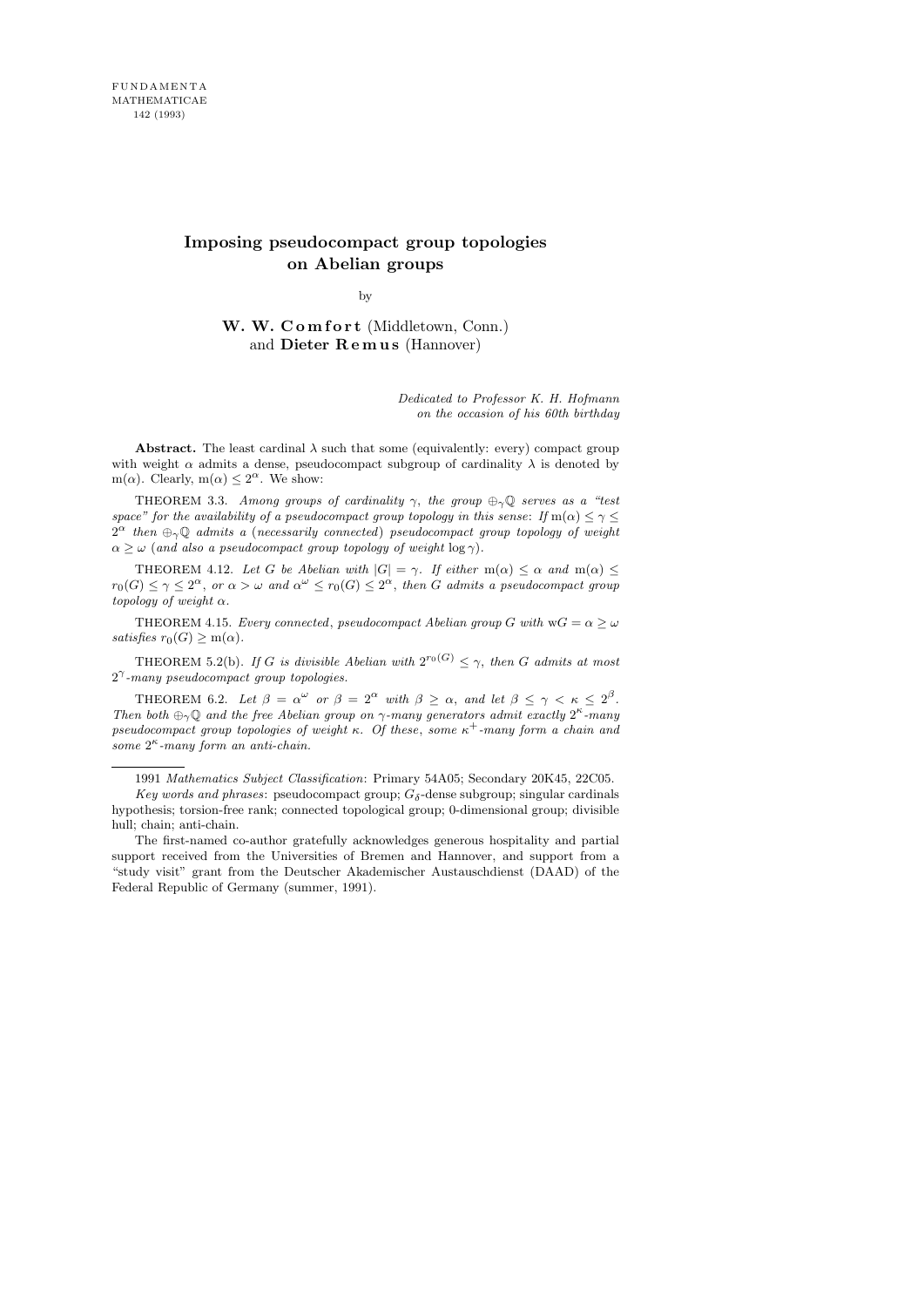1. Introduction. This work contributes to these two questions: (a) Which Abelian groups admit a pseudocompact group topology? (b) When (Abelian) G admits such a topology, for what cardinal numbers  $\alpha$  can such a topology T be chosen so that the weight w(G, T) of  $\langle G, T \rangle$  is equal to  $\alpha$ ?

We consider and we construct only topological groups satisfying the Hausdorff separation axiom, so our topological groups  $\langle G, \mathcal{T} \rangle$  all satisfy  $|G| \leq 2^{w(G,\mathcal{T})}.$ 

1.1. NOTATION and DEFINITIONS. For G a group and  $A \subseteq G$ ,  $\langle A \rangle$ denotes the subgroup of G generated by A.

The symbols  $\mathbb{Z}, \mathbb{Q}, \mathbb{T}$  and  $\mathbb{R}$  denote as usual the set of integers, the set of rational numbers, the circle group, and the set of real numbers, respectively, in each case with the usual algebraic properties. For  $p \in \mathbb{P}$  (the set of primes) we write

 $\mathbb{Z}(p) = \{ \zeta \in \mathbb{T} : \zeta^p = 1 \}$  and  $\mathbb{Z}(p^{\infty}) = \{ e^{2\pi i k/p^n} : k \in \mathbb{Z}, 0 \le n \in \mathbb{Z} \}$ .

Given an Abelian group G, as in [HR] and [Fu] we denote by  $r_0(G)$  and  $r_p(G)$  (for  $p \in \mathbb{P}$ ) the torsion-free rank and the p-rank of G, respectively; the rank of G is the cardinal number  $r(G) = r_0(G) + \sum \{r_p(G) : p \in \mathbb{P}\}.$ 

The torsion subgroup of an Abelian group G is denoted by  $\text{tor}(G)$ .

We write  $G \approx H$  to indicate that the groups G and H are algebraically isomorphic.

We denote by  $FA(\gamma)$  the free Abelian group of rank  $\gamma$ .

The symbol  $\Sigma_a$  denotes the compact, connected, Abelian, metrizable solenoid group which is the dual group of the discrete group of rational numbers:  $\Sigma_a = \overline{\mathbb{Q}_d}$ . For realizations of  $\Sigma_a$  and a development of its properties, the reader may consult  $[HR](10.13, 25.3, 25.26(c)).$ 

The symbol  $\Delta_p$  ( $p \in \mathbb{P}$ ) denotes the Abelian group of p-adic integers in its usual (compact, 0-dimensional, metrizable) topology. As with every compact, 0-dimensional group, the topology of  $\Delta_p$  is *linear* in the sense that the open subgroups of  $\Delta_p$  form a basis at the identity (cf. [HR](7.7, 10.2ff.)).

As usual, a topological space  $X$  is said to be *pseudocompact* if every locally finite family of open subsets of  $X$  is finite. It is easy to show on the basis of this definition (cf.  $[CRos2](1.1)$ ) that every pseudocompact group  $G = \langle G, \mathcal{T} \rangle$  is totally bounded—that is, for every non-empty open  $U \subseteq G$ there is a finite  $F \subseteq G$  such that  $G = FU$ . It is a theorem of Weil [We] that the totally bounded groups are exactly the subgroups of compact groups. (Further, if  $G$  is a group and  $K$  is a compact group containing  $G$  then the group  $\operatorname{cl}_KG$  is, up to an isomorphism-and-homeomorphism fixing G pointwise, the only compact group in which  $G$  is dense; we denote this compact group by  $\overline{G}$  and we call it the Weil completion of G.) There is, then, as we search for pseudocompact groups, no loss of generality in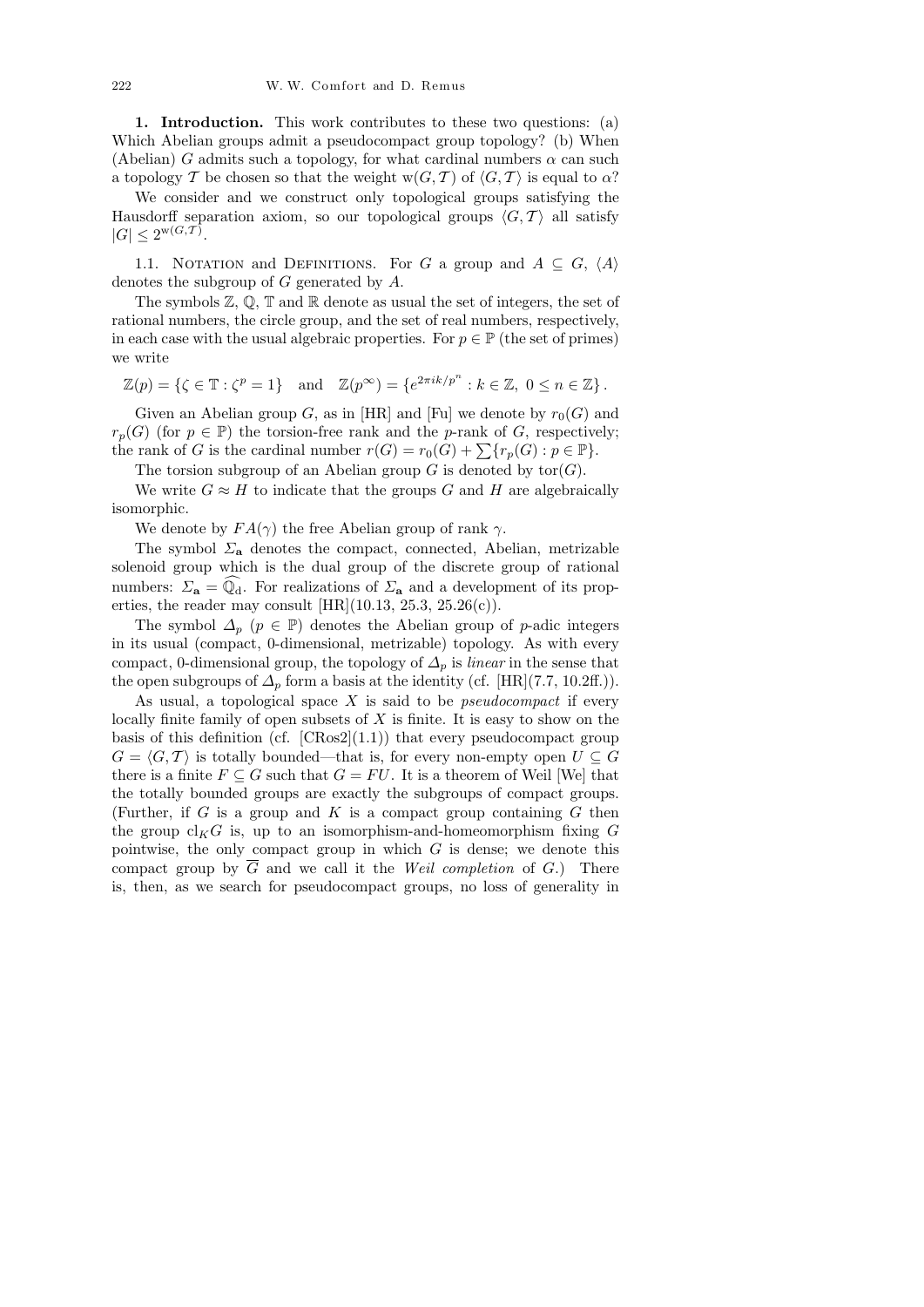restricting attention to dense subgroups of compact groups. The following results will be useful.

1.2. THEOREM. Let K be a compact group with  $wK = \alpha \geq \omega$ . Then

- (a)  $|K| = 2^{\alpha}$ ;
- (b)  $d(K) = \log \alpha$ ; and
- (c) every dense subgroup G of K satisfies  $wG = \alpha$ .

[Theorem 1.2 is well-known. A proof is given, with appropriate references to the literature, in [C].]

1.3. THEOREM  $[CRos2]$ . For a compact group  $K$  and a dense subgroup G of K, the following statements are equivalent.

- (a) G is  $G_{\delta}$ -dense in K;
- (b) G is pseudocompact;
- (c)  $K = \beta G$ .

1.4. Remark. For practical purposes in this paper the equivalence  $(a) \Leftrightarrow (b)$  of Theorem 1.3 may be adopted as the definition of pseudocompactness (in the context of topological groups); our aim is to construct  $G_{\delta}$ -dense subgroups of compact groups and we will not be concerned explicitly with locally finite open families.

Given a pseudocompact group  $G$ , let  $m(G)$  be the least cardinal number with this property: there is a dense, pseudocompact subgroup  $H$  of  $G$  such that  $|H| = m(G)$ . It is shown in [CRob] that compact groups K and K' with  $wK = wK'$  satisfy  $m(K) = m(K')$ ; accordingly for  $\alpha \geq \omega$  we may choose any compact group K such that  $w(K) = \alpha$  and define m( $\alpha$ ) by  $m(\alpha) = m(K)$ . The following result contains most of the information known about the cardinal numbers  $m(\alpha)$ .

1.5. THEOREM ([CEG], [CRob]). Let  $\alpha \geq \omega$ . Then

(a)  $\log \alpha \leq m(\alpha) \leq (\log \alpha)^{\omega};$ 

(b) m( $\alpha$ ) > c; and

(c) cf(m( $\alpha$ )) >  $\omega$ . ■

1.6. Discussion. (a) In [CRob] the authors define

$$
m(\alpha) = m({0,1}^{\alpha}) = d(P({0,1}^{\alpha})),
$$

where as usual for a topological space  $X = \langle X, \mathcal{T} \rangle$  the symbol P(X) denotes the set X with the smallest topology in which each  $\mathcal{T}-G_{\delta}$ -set is open.

(b) The following simple result is useful when dealing with small cardinals.

THEOREM. Let  $\alpha$  be an infinite cardinal. Then  $m(\alpha) = c$  if and only if  $\alpha \leq 2^{\mathbf{c}}$ .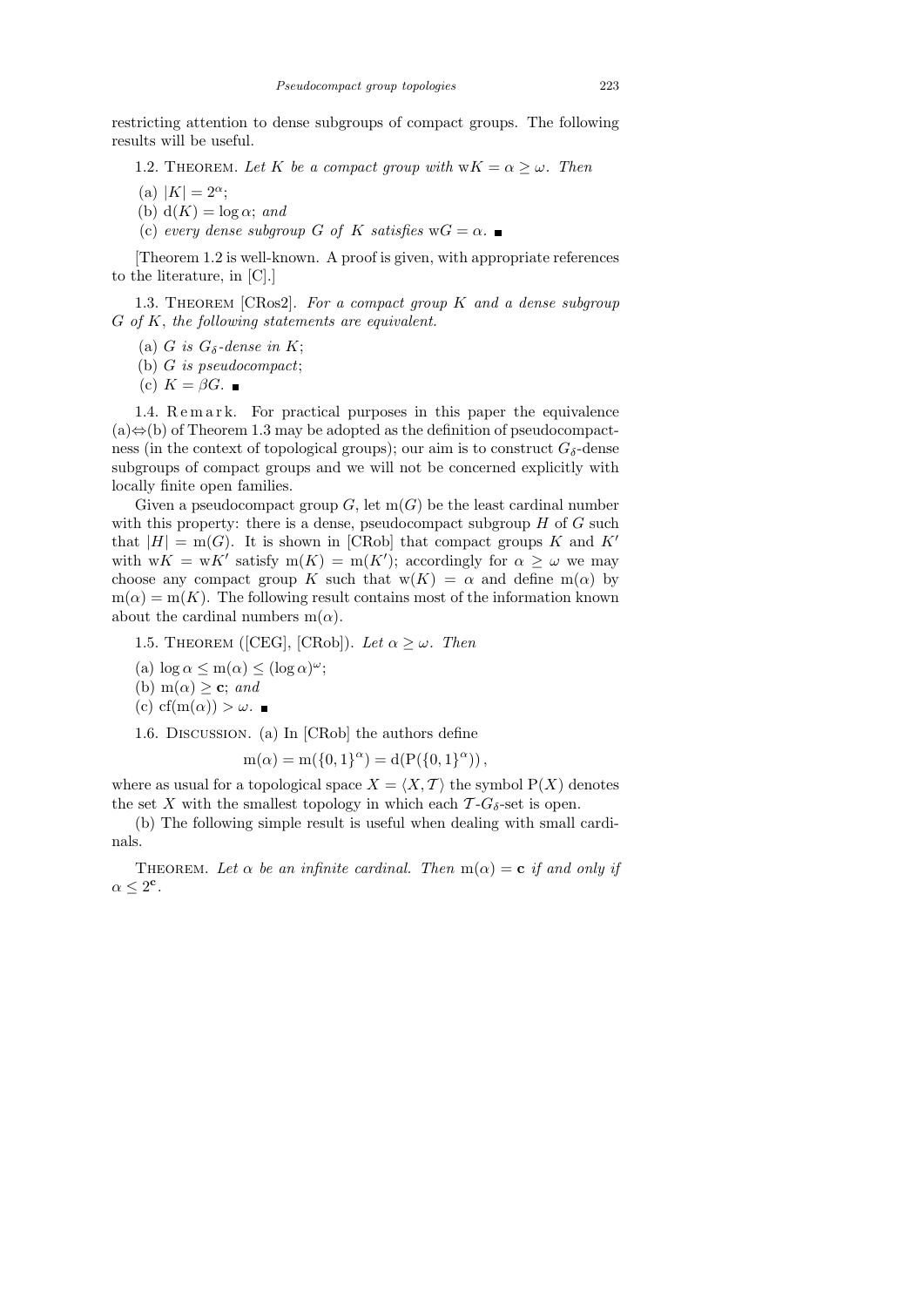P r o o f. For  $\omega \leq \alpha \leq 2^{\mathbf{c}}$  we have

$$
\mathbf{c} \leq m(\alpha) \leq (\log \alpha)^{\omega} \leq (\log 2^{\mathbf{c}})^{\omega} \leq \mathbf{c}^{\omega} = \mathbf{c}
$$

using 1.5(a) and 1.5(b), while if  $\alpha > 2^{\mathbf{c}}$  then again from 1.5(a) follows

$$
m(\alpha) \ge \log \alpha \ge \log((2^{\mathbf{c}})^+) > \mathbf{c}.
$$

(c) Clearly if G is  $G_{\delta}$ -dense in  $K = \overline{G}$  and  $G \subseteq H \subseteq K$ , then H also is  $G_{\delta}$ -dense in K. Together with 1.2(a) and 1.2(c) this shows:

THEOREM. Given infinite cardinal numbers  $\alpha$  and  $\gamma$ , there is a pseudocompact group G with  $|G| = \gamma$  and  $wG = \alpha$  if and only if  $m(\alpha) \leq \gamma \leq 2^{\alpha}$ ; further, every compact group K with  $wK = \alpha$  contains densely such a group G.

(d) We denote by (M) and by (†) the following two statements.

(M)  $m(\alpha) = (\log \alpha)^{\omega}$  for all  $\alpha \geq \omega$ .

(†) If  $\kappa \geq \mathbf{c}$  and  $cf(\kappa) > \omega$ , then  $\kappa^{\omega} = \kappa$ .

(The former notation is taken from [CRob], the latter from [vD].) It is known [CEG], [CRob] that the singular cardinals hypothesis (here abbreviated SCH) implies (M). Since SCH is equivalent to  $(\dagger)$  (cf. [J](§8)), it is natural to inquire whether  $(M) \Rightarrow (\dagger)$ . Assuming the consistency relative to ZFC of suitable large cardinal axioms this implication cannot be proved, since Masaveu [M] has recently shown that (M) holds in certain of the models of Magidor [M1], [M2] where SCH fails. It remains an open question, raised in [CEG] and [CRob], whether (M) is a theorem of ZFC.

(e) The cardinal-valued "function"  $\alpha \to m(\alpha)$  is monotone in the sense that if  $\omega \leq \alpha \leq \beta$  then  $m(\alpha) \leq m(\beta)$ . Indeed, let G be a dense subgroup of  $P({0,1}^{\beta})$  with  $|G| = m(\beta)$  and let h be a continuous homomorphism from  $\{0,1\}^{\beta}$  onto  $\{0,1\}^{\alpha}$ . Then h remains continuous as a function from  $P({0,1}^{\beta})$  onto  $P({0,1}^{\alpha})$ , so the group  $h[G]$  is dense in  $P({0,1}^{\alpha})$  and we have

$$
m(\alpha) = d(P(\{0,1\}^{\alpha})) \le |h[G]| \le |G| = m(\beta).
$$

(f) We show that, as to the relation between  $\alpha$  and  $m(\alpha)$ , anything can happen. (Here as usual we say that  $\alpha$  is a *strong limit cardinal*, and we write  $\alpha \in$  SLC, if every  $\beta < \alpha$  satisfies  $2^{\beta} < \alpha$ .)

THEOREM. For every cardinal  $\beta$  there are cardinals  $\alpha_0, \alpha_1,$  and  $\alpha_2$  with each  $\alpha_i > \beta$  such that

- (0)  $m(\alpha_0) < \alpha_0$ ; (1)  $m(\alpha_1) = \alpha_1;$
- (2)  $m(\alpha_2) > \alpha_2$ .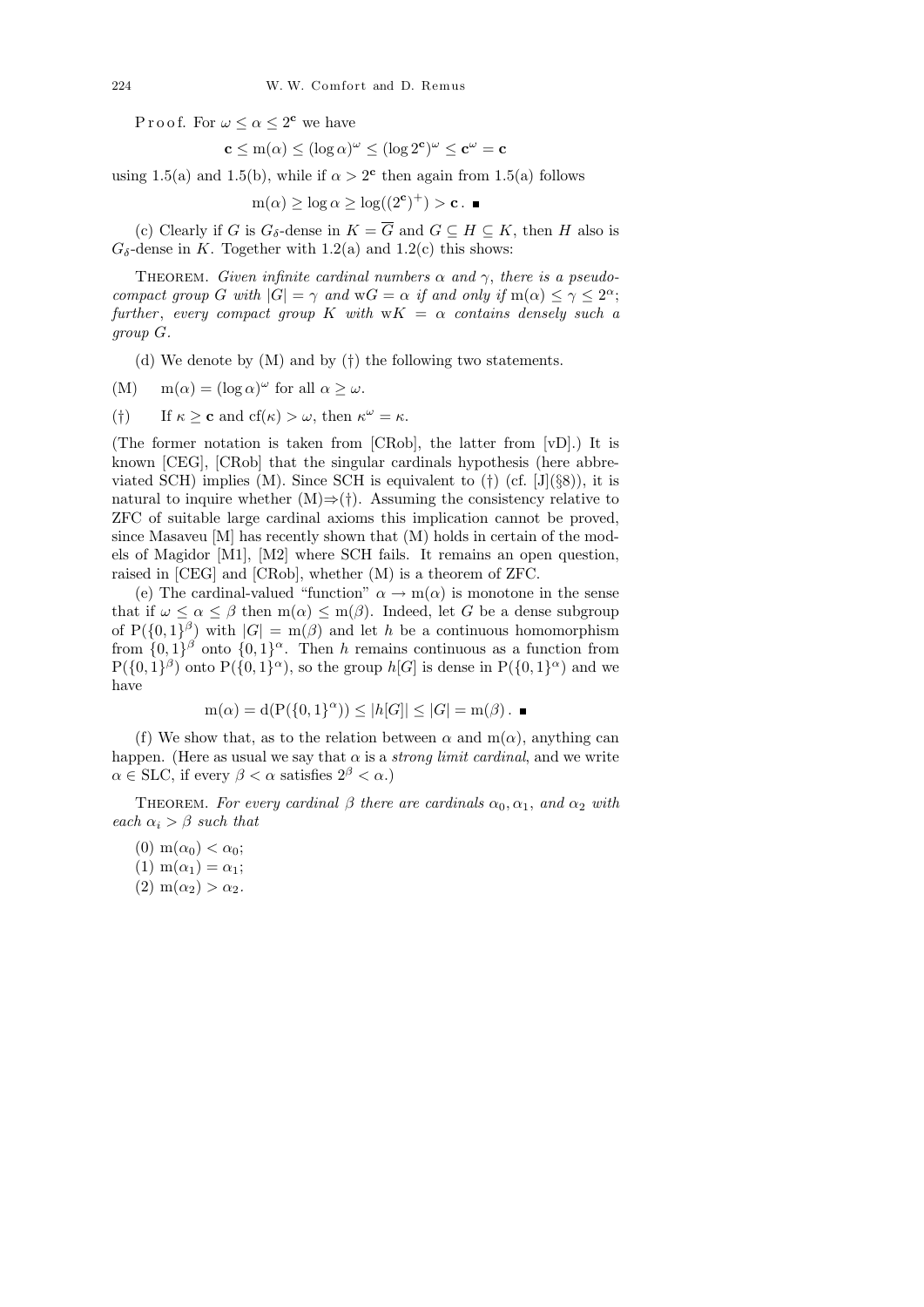P r o o f. (0) According to Theorem 1.5(a) it is enough to choose  $\alpha =$  $\alpha_0 > \beta$  so that  $(\log \alpha)^{\omega} < \alpha$ . For example, take  $\alpha = (2^{\beta})^+$  or  $\alpha = 2^{2^{\beta}}$  or  $\alpha = 2^{(\beta^{\omega})}.$ 

(1) Let  $\alpha = \alpha_1 > \beta$  satisfy  $\alpha \in SLC$  and  $cf(\alpha) > \omega$ . Then

$$
\alpha^\omega = \sum_{\gamma < \alpha} \gamma^\omega \leq \sum_{\gamma < \alpha} 2^\gamma \leq \sum_{\gamma < \alpha} \alpha = \alpha \leq \alpha^\omega,
$$

and from  $\alpha = \log \alpha$  and 1.5(a) follows

$$
\alpha = \log \alpha \le m(\alpha) \le (\log \alpha)^{\omega} = \alpha^{\omega} = \alpha.
$$

(2) Let  $\alpha = \alpha_2 > \beta$  satisfy  $\alpha \in SLC$  and  $cf(\alpha) > \omega$ . Then  $\alpha = \log \alpha \leq$  $m(\alpha)$  with cf( $\alpha$ ) =  $\omega$ , and since cf( $m(\alpha)$ ) >  $\omega$  by 1.5(b), we have  $\alpha < m(\alpha)$ .

2. Acknowledgements and abstracts. We thank Stevo Todorčević and Thomas Jech for helpful conversations concerning the equivalence (†)⇔SCH cited above in 1.6(d). We also gratefully acknowledge several conversations with Jan van Mill (summer of 1987) on topics closely related to the content of this paper. In particular, the ideas which later grew to the present Lemmas 4.1 and 4.4 first surfaced in these conversations.

We thank the referee for several helpful suggestions, both expository and substantive.

We announced some of the results of this paper in our abstracts [CRe2] and [CRe3].

3. Constraints on  $|G|$  and wG for pseudocompact groups G. To begin this section we restate and reprove succinctly a collection of theorems from [vD].

For an infinite cardinal  $\alpha$  we denote by  $\mathcal{G}(\alpha)$  the class of groups which admit a pseudocompact group topology of weight  $\alpha$ .

3.1. THEOREM [vD]. (a) If there is  $G \in \mathcal{G}(\alpha)$  such that  $|G| = \gamma$ , then  $2^{\omega} \leq \gamma \leq 2^{\alpha}$  and

- (1)  $\log \alpha \leq \gamma$ , and (2)  $\log \alpha < \gamma$  if  $cf(\gamma) = \omega$ .
- (b) Assume (†). If  $2^{\omega} \leq \gamma \leq 2^{\alpha}$ , and if
	- (1)  $\log \alpha \leq \gamma$ , and
	- (2)  $\log \alpha < \gamma$  if  $cf(\gamma) = \omega$ ,

then there is  $G \in \mathcal{G}(\alpha)$  such that  $|G| = \gamma$ .

Proof. (a) That  $2^{\omega} \leq \gamma \leq 2^{\alpha}$  follows from 1.5(b) and the second paragraph of our Introduction, while 1.5 (together with  $\gamma = |G| \ge m(\alpha)$ ) gives  $(1)$  and  $(2)$ .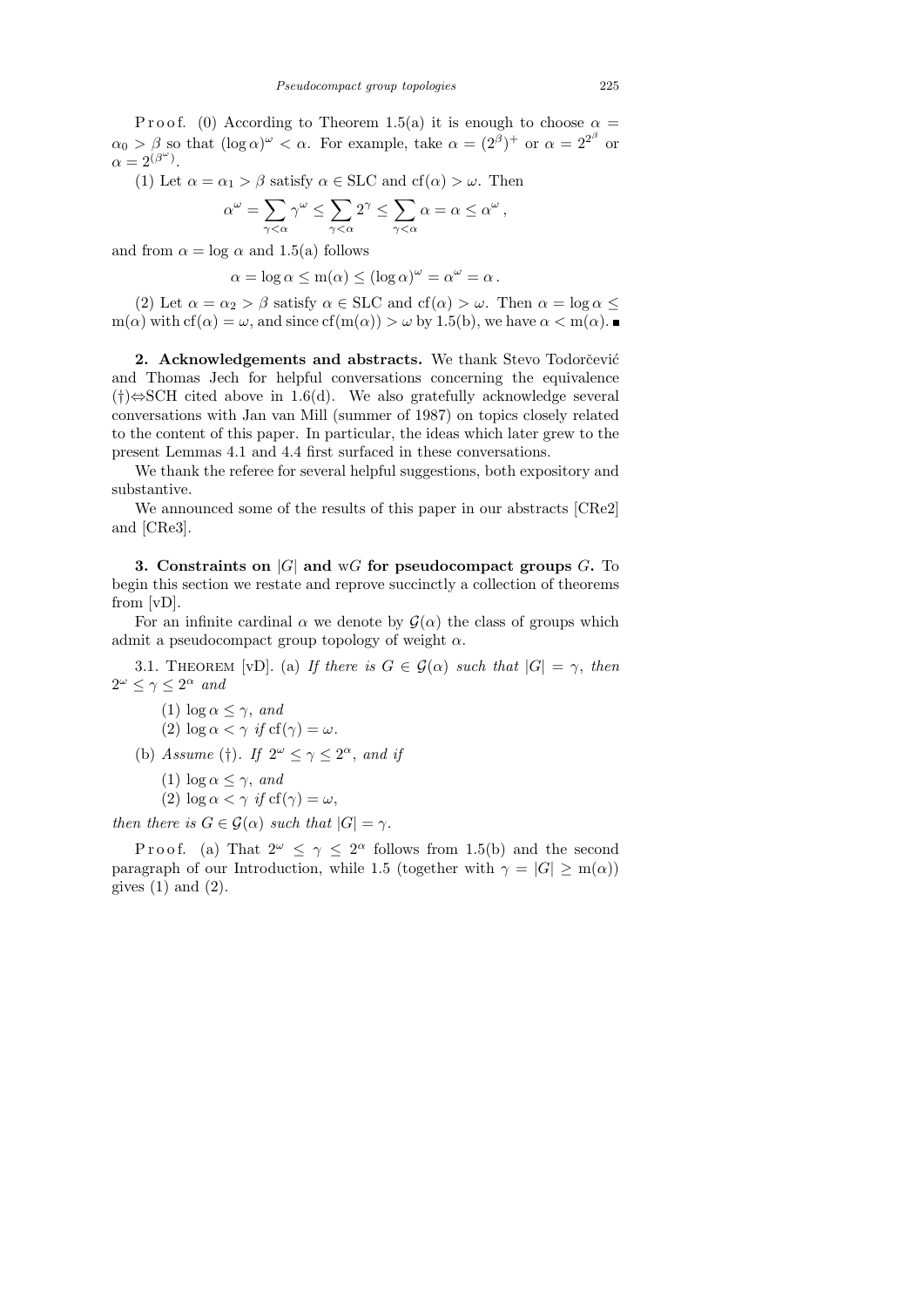(b) It is enough to show  $\gamma \geq m(\alpha)$ . If  $cf(\gamma) > \omega$  then  $\gamma = \gamma^{\omega} \geq (\log \alpha)^{\omega} \geq$ m( $\alpha$ ) from (†), (1) and 1.5(a), while if cf( $\gamma$ ) =  $\omega$  and log  $\alpha < \gamma$  then from (†) applied to  $(\log \alpha)^+$  follows  $\gamma \geq (\log \alpha)^+ = ((\log \alpha)^+)^{\omega} \geq (\log \alpha)^{\omega} \geq m(\alpha)$ .

3.2. Remarks. (a) With  $\alpha$  and  $\gamma$  as in 3.1, not every group G with  $|G| = \gamma$  satisfies  $G \in \mathcal{G}(\alpha)$ . For a very wide class of examples, let G be a group of the form  $G = H \oplus S$ , where H and S are chosen as follows. (1)  $|H| = \gamma$ ; (2)  $\omega \leq |S| < 2^{\omega}$ ; (3) for suitable *n* the function  $\phi : G \to G$ given by  $\phi(n) = x^n$  satisfies  $|\phi[S]| \ge \omega$ , and  $\phi(x) = 1$  for all  $x \in H$ . (For a specific example with  $n = 2$  take  $H = \bigoplus_{\gamma} \mathbb{Z}(2)$  and  $S = \bigoplus_{\omega} \mathbb{Z}(3)$  or  $S = \mathbb{Q}$ . Since the continuous image of a pseudocompact space is pseudocompact and the map  $x \to x^n$  is continuous with respect to every topological group topology on G, it follows from 1.5(b), together with the relations  $\phi[G] = \phi[S]$ and  $\omega \leq |\phi[S]| < 2^{\omega}$ , that G supports no pseudocompact group topology.

(b) A reading of [DS](p. 85) may yield the impression that van Douwen [vD] has proved the equivalence of 3.1 above in ZFC. This impression is incorrect: van Douwen raises explicitly the question "whether (†) is needed for" this result.

(c) If some group G with  $|G| = \gamma$  satisfies  $G \in \mathcal{G}(\alpha)$ —that is, if  $m(\alpha) \leq$  $\gamma \leq 2^{\alpha}$ —then also some G' with  $|G'| = \gamma$  satisfies  $G' \in \mathcal{G}(\log \gamma)$ . More generally, we have:

THEOREM. Let  $\alpha$  and  $\gamma$  be infinite cardinals such that  $m(\alpha) \leq \gamma \leq 2^{\alpha}$ . Then

(1) log  $\gamma \leq \alpha$ , and every cardinal  $\beta$  such that  $\log \gamma \leq \beta \leq \alpha$  satisfies  $m(\beta) \leq \gamma \leq 2^{\beta}$ ; and

(2)  $\log \gamma$  is the least cardinal  $\beta$  such that  $m(\beta) \leq \gamma \leq 2^{\beta}$ .

P r o o f. (1) follows from 1.6(e), and (2) is obvious since if  $\beta < \log \gamma$  then  $m(\beta) \leq \gamma \leq 2^{\beta}$  fails.

(d) Our methods do not answer the following question, which is suggested by Theorem 3.5. If a group G (say with  $|G| = \gamma$ ) admits a pseudocompact group topology T such that  $w(G, T) = \alpha$ , so in particular  $m(\alpha) \leq \gamma \leq 2^{\alpha}$ , and if  $\beta = \log \gamma$ , then must G itself admit a pseudocompact group topology U such that  $w(G, U) = \beta$ ? Let us note that in any case such U with  $U \subseteq T$ need not exist. Let  $\omega < \alpha \leq 2^c$ , so  $m(\alpha) = m(\omega) = c$  by 1.6(b), and let  $G = \langle G, \mathcal{T} \rangle$  be a  $G_{\delta}$ -dense subgroup of  $\mathbb{T}^{\alpha}$  with  $|G| = \gamma = \mathbf{c}$ . No pseudocompact group topology U exists on G with  $w(G, U) = \log \gamma = \omega$ and  $\mathcal{U} \subseteq \mathcal{T}$ , since (as is easily shown) a one-to-one continuous function from a pseudocompact space onto a metric space is a homeomorphism.

(e) Frequently in what follows we will impose pseudocompact group topologies on groups of the form  $\bigoplus_{\gamma}\mathbb{Q}$  and other divisible Abelian groups. It is helpful to bear in mind the following simple fact.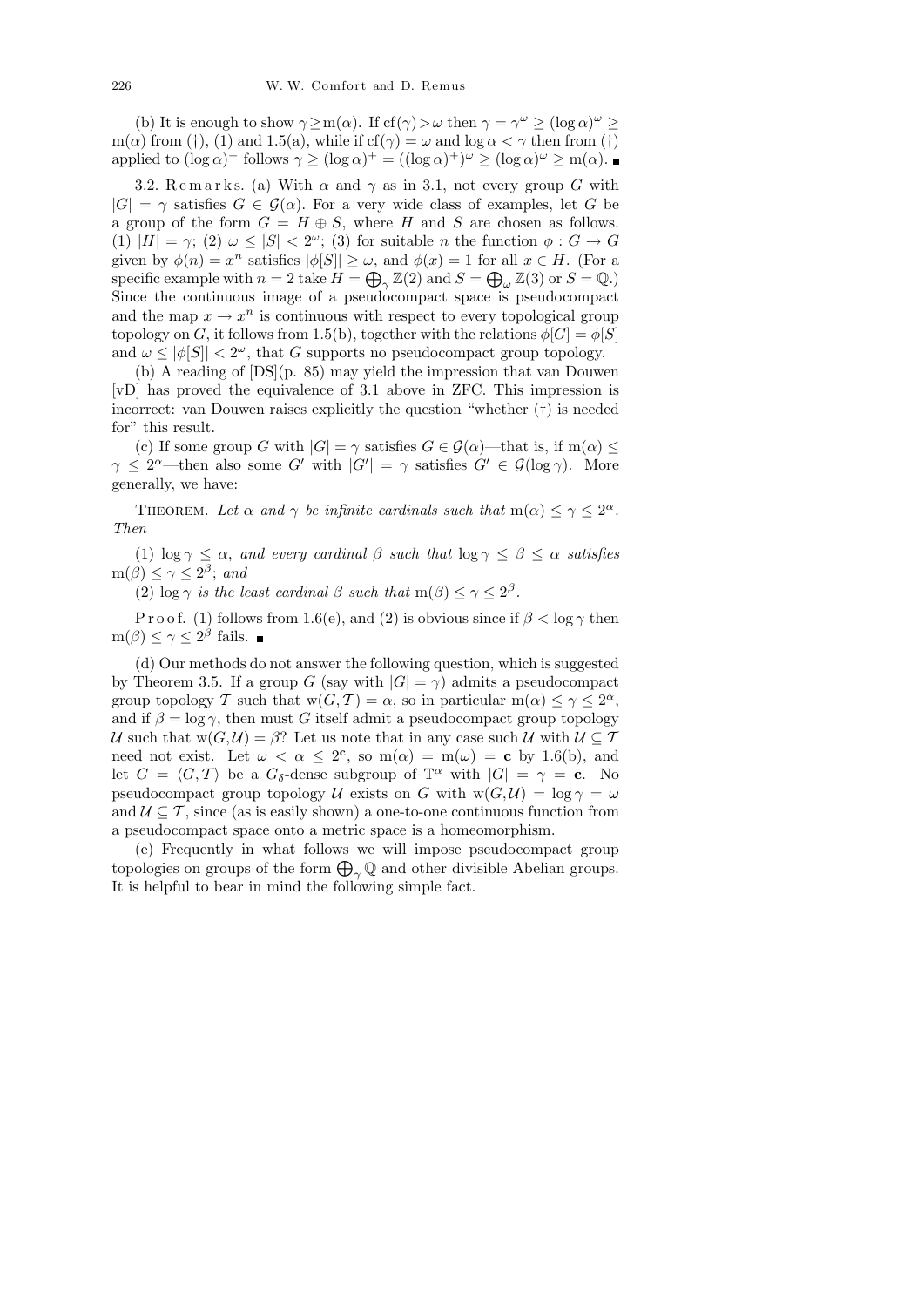THEOREM ( $[CvM](7.4)$ ). Every pseudocompact group topology on a divisible Abelian group is connected.  $\blacksquare$ 

We show now that the groups  $\bigoplus_{\gamma} \mathbb{Q}$  serve as test spaces for the existence of pseudocompact group topologies: If the class  $\mathcal{G}(\alpha)$  contains any group of cardinality  $\gamma$ , then  $\bigoplus_{\gamma} \mathbb{Q} \in \mathcal{G}(\alpha)$ .

3.3. THEOREM. Let  $\alpha$  and  $\gamma$  be infinite cardinals such that  $m(\alpha) \leq \gamma \leq$  $2^{\alpha}$ , and let  $G = \bigoplus_{\gamma} \mathbb{Q}$ . Then G admits a (necessarily connected) pseudocompact group topology of weight  $\alpha$  with respect to which  $\overline{G} = \sum_{\mathbf{a}}^{\alpha}$ .

Proof. Let  $K = \sum_{\mathbf{a}}^{\alpha}$ . According to Theorem 1.6(c) there is a  $G_{\delta}$ dense subgroup H of K such that  $|H| = \gamma$ . Since H is torsion-free, from  $|H| > \omega$  follows  $r_0(H) = |H| = \gamma$ . Since K is divisible, there is (cf. [Fu](24.4) and p. 107) a divisible hull D of H in K such that  $H \subseteq D \subseteq K$  and  $r_0(D) = r_0(H) = \gamma$ . Clearly  $D \approx G = \bigoplus_{\gamma} \mathbb{Q}$ , and D is  $G_{\delta}$ -dense in K; it follows from 1.3 and 1.2 that (with the topology inherited from  $K$ )  $D$  is a pseudocompact group of weight  $\alpha$ .

3.4. R e m a r k. From 1.6(b) and 3.3 it follows that the group  $\bigoplus_{\mathbf{c}} \mathbb{Q}$ , which is algebraically isomorphic to  $\mathbb{R}$ , admits a pseudocompact group topology of weight  $\alpha$  if (and only if)  $\omega \leq \alpha \leq 2^{\mathbf{c}}$ . For  $\alpha = \omega$  this result is not new: See in this connection [Hal], [Haw], and  $[HR](25.26(c))$ .

With suitable additional hypotheses, Theorem 3.3 furnishes an intrinsic characterization of those cardinals which arise as the cardinality of a pseudocompact group.

3.5. THEOREM. Let  $\gamma$  be an infinite cardinal. The following three conditions are equivalent.

(a)  $\bigoplus_{\gamma} \mathbb{Q}$  admits a pseudocompact group topology of weight  $\log \gamma$ .

(b)  $\bigoplus_{\gamma}^{\prime} \mathbb{Q}$  admits a pseudocompact group topology.

(c) Some group of cardinality  $\gamma$  admits a pseudocompact group topology.

If in addition  $(M)$  is assumed, the following condition is also equivalent to those above:

(d)  $(\log \log \gamma)^{\omega} \leq \gamma$ .

If in addition  $(†)$  is assumed, the following condition is also equivalent to those above:

(e)  $(\log \gamma)^{\omega} \leq \gamma$ .

P r o o f. That  $(a) \Rightarrow (b) \Rightarrow (c)$  is obvious, and  $(c) \Rightarrow (a)$  by  $3.2(c)(1)$  and 3.3. Clearly (e) $\Rightarrow$ (d), and (d) (with 1.5(a)) gives

$$
m(\log \gamma) \le (\log \log \gamma)^{\omega} \le \gamma \le 2^{\log \gamma}
$$

and hence (c). (So far we have used neither  $(M)$  nor  $(†)$ .)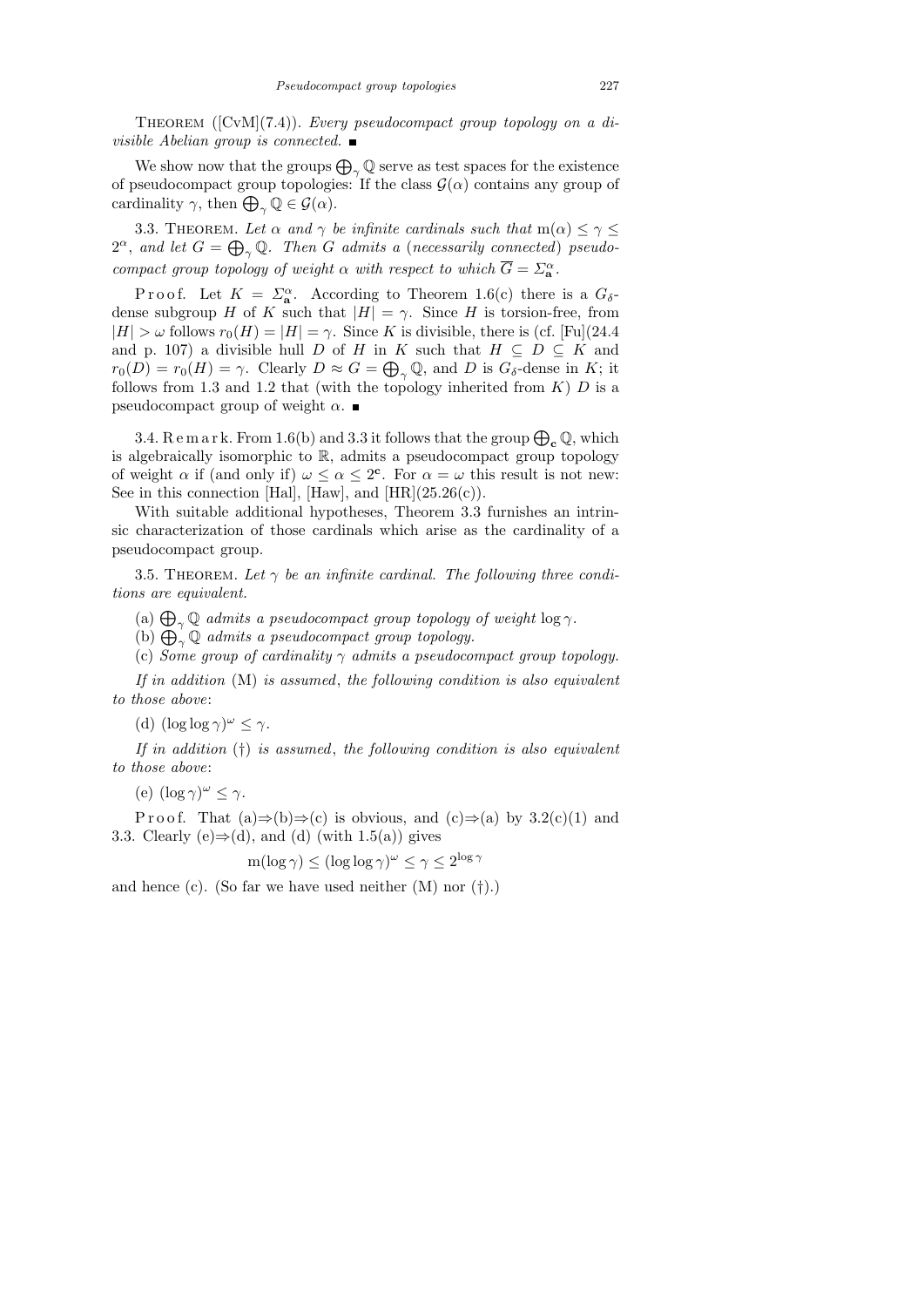If (M) is assumed then from (a) follows

$$
\gamma \ge \mathrm{m}(\log \gamma) = (\log \log \gamma)^{\omega},
$$

which is (d); thus to complete the proof it is enough to derive (e) from (d) and (†). If  $\gamma = \log \gamma$  then (e) is clear from (d), and if  $\log \gamma < \gamma$  then since  $cf((\log \gamma)^+) = (\log \gamma)^+ > \omega$  we have

$$
(\log \gamma)^{\omega} \le ((\log \gamma)^+)^\omega = (\log \gamma)^+ \le \gamma
$$

from  $(\dagger)$ , as required.

For cardinals of the form  $\gamma^{\omega}$ , Theorems 3.3 and 3.5 assume this form.

3.6. COROLLARY. Let  $\gamma = \gamma^{\omega} > \omega$  and let  $\alpha \geq \omega$ . The following conditions are equivalent.

- (a)  $\log \gamma \leq \alpha \leq 2^{\gamma};$
- (b)  $\log \alpha \leq \gamma \leq 2^{\alpha}$ ;
- (c)  $\bigoplus_{\gamma} \mathbb{Q} \in \mathcal{G}(\alpha)$ .

4. Pseudocompact Abelian groups with large torsion-free rank. In this section we determine some conditions sufficient to ensure that certain free Abelian groups, and more generally Abelian groups G with large torsionfree rank, admit pseudocompact group topologies.

4.1. LEMMA. Let  $\{K_i : i \in I\}$  be a set of (Tikhonov) spaces with each  $|K_i| > 1$  and with  $|I| = \alpha > \omega$ , and let  $K = \prod_{i \in I} K_i$ . Let  $X = \{x(\eta) : \eta < \omega\}$  $\{\kappa\} \subseteq K$  and  $Y = \{y(\eta) : \eta < \kappa\} \subseteq K$ , and for  $\eta < \kappa$  let

$$
d(\eta) = \{ i \in I : x(\eta)_i \neq y(\eta)_i \}.
$$

If X is  $G_{\delta}$ -dense in K and

$$
d(\eta) \cap d(\eta') = \emptyset \quad \text{for } \eta < \eta' < \kappa \,,
$$

then Y is  $G_{\delta}$ -dense in K.

P r o o f. Every non-empty  $G_{\delta}$ -subset of K contains a set of the form

$$
U = \left(\prod_{i \in C} U_i\right) \times \left(\prod_{i \in I \setminus C} K_i\right)
$$

with  $C \in [I]^\omega$  and with  $U_i$  a  $G_\delta$ -subset of  $K_i$  for  $i \in C$ . We claim for each such set U that  $|U \cap X| \ge \omega^+$ . From  $|I \setminus C| = \alpha > \omega$  follows  $|U| \ge 2^{\alpha} \ge \omega^+$ , so if  $|U \cap X| \leq \omega$  then (since points of K are closed) the set  $U \backslash X$  is a non-empty  $G_{\delta}$ -subset of K which misses X. This contradiction establishes the claim.

Since  $d(\eta) \cap d(\eta') = \emptyset$  for  $\eta < \eta' < \kappa$  and  $|C| \leq \omega$ , there is  $\eta < \kappa$ such that  $d(\eta) \cap C = \emptyset$ . Since  $y(\eta)_i = x(\eta)_i \in U_i$  for all  $i \in C$  we have  $y(\eta) \in U \cap Y$ , as required.  $\blacksquare$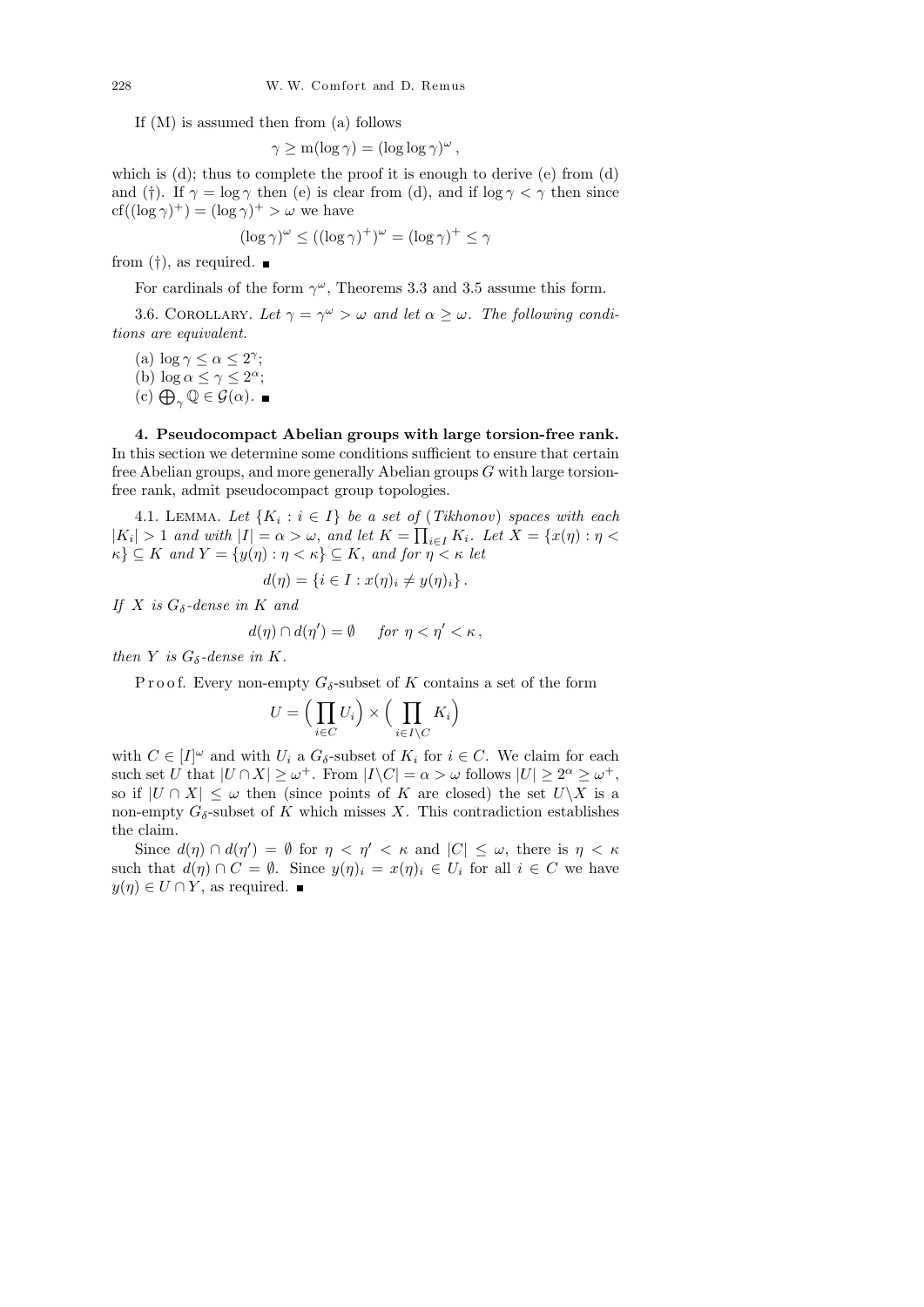4.2. LEMMA. Let K be an infinite Abelian group with  $r_0(K) = |K|$ , and let H be a subgroup of K such that  $|H| < |K|$ . Then there is  $y \in K \text{tor}(K)$ such that  $\langle H \cup \{y\} \rangle = H \oplus \langle y \rangle$ .

Proof. Let B be a maximal independent subset of  $H$ , and let  $C$  be a maximal independent subset of K such that  $C \supseteq B$ . From

$$
r_0(K) = |K| > |H| \ge r(H)
$$

there is  $y \in C \backslash B$  such that  $y \notin \text{tor}(K)$ . Then y is as required, since if some integer *n* satisfies  $0 \neq ny \in H$  then  $B \cup \{ny\}$  is independent in H. ■

A routine iteration furnishes the following consequence of Lemma 4.2.

4.3. COROLLARY. Let K be an infinite Abelian group with  $r_0(K) = |K|$ and let H be a free Abelian subgroup of K. Then for every cardinal  $\gamma$  such that  $|H| \leq \gamma \leq |K|$  there is a free Abelian group G such that  $H \subseteq G \subseteq K$ and  $|G| = \gamma$ .

We would like to be able to prove for infinite cardinals  $\alpha > \omega$  and  $\gamma$ that if some group G with  $|G| = \gamma$  satisfies  $G \in \mathcal{G}(\alpha)$ , then  $FA(\gamma) \in \mathcal{G}(\alpha)$ . At present our methods suffice to give this result only under the additional assumption that either  $m(\alpha) \leq \alpha$  or  $\gamma \geq \alpha^{\omega}$ . The proof of the first of these results uses Lemma 4.1 while the proof of the second is more direct and does not. In either case the witnessing pseudocompact topology of weight  $\alpha$  on  $FA(\gamma)$  may be chosen either to be connected, or to be 0-dimensional and linear.

4.4. LEMMA. Let  $\alpha$  be an infinite cardinal such that  $m(\alpha) \leq \alpha$ , and let K be a compact Abelian group such that  $wK \leq \alpha$  and  $K \neq \text{tor}(K)$ . Then  $K^{\alpha}$  contains a  $G_{\delta}$ -dense copy of  $FA(m(\alpha))$ .

P r o o f. Algebraically we have  $K \supseteq \mathbb{Z}$ , so  $K^{\alpha} \supseteq \mathbb{Z}^{\alpha}$  and hence

$$
2^{\alpha} = |K^{\alpha}| \ge r_0(K^{\alpha}) \ge r_0(\mathbb{Z}^{\alpha}) = 2^{\alpha}.
$$

Since  $K^{\alpha}$  is compact and  $w(K^{\alpha}) = \alpha$  there is a  $G_{\delta}$ -dense subset  $X =$  ${x(\eta) : \eta < m(\alpha)}$  of  $K^{\alpha}$ . Now, using the assumption  $m(\alpha) \leq \alpha$ , let  ${A(\eta) : \eta < m(\alpha)}$  be a (faithfully indexed) partition of  $\alpha$  into pairwise disjoint subsets of cardinality  $\alpha$ .

Choose  $y(0) \in K^{\alpha} \text{tor}(K^{\alpha})$  such that

$$
y(0)_i = x(0)_i \quad \text{ for } i \in \alpha \backslash A(0)
$$

and recursively, if  $\zeta < m(\alpha)$  and  $y(\eta)$  has been defined for all  $\eta < \zeta$ , set

$$
H(\zeta) = \langle \{y_\eta : \eta < \zeta\} \rangle
$$

and use Lemma 4.2 (with  $\pi_{\zeta}[H(\zeta)]$  and  $K^{A(\zeta)}$  replacing H and K, respectively) to find  $y'(\zeta) \in K^{A(\zeta)}\text{tor}(K^{A(\zeta)})$  such that

(\*) 
$$
\langle \pi_{\zeta}[H_{\zeta}] \cup \{y'(\zeta)\}\rangle = \pi_{\zeta}[H_{\zeta}] \oplus \langle y'(\zeta)\rangle
$$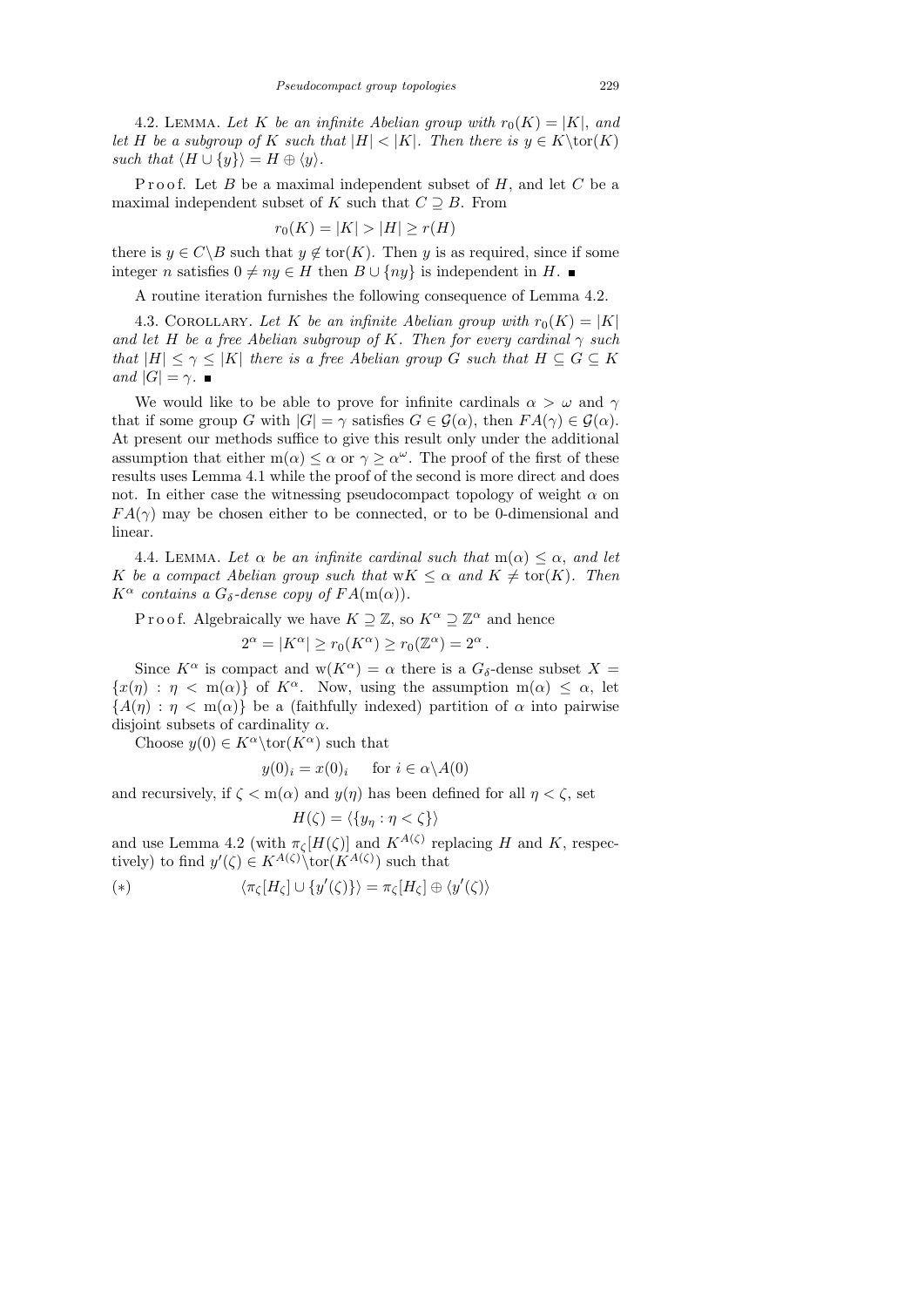(here  $\pi_{\zeta}$  denotes the projection from  $K^{\alpha}$  onto  $K^{A(\zeta)}$ ); and define  $y(\zeta) \in K^{\alpha}$ by the rule

$$
y(\zeta)_i = \begin{cases} y'(\zeta)_i & \text{if } i \in A(\zeta), \\ x(\zeta)_i & \text{if } i \in \alpha \backslash A(\zeta). \end{cases}
$$

This defines  $y(\eta)$  for all  $\eta < m(\alpha)$ . We set

$$
H = \langle \{y(\eta) : \eta < m(\alpha)\} \rangle \, .
$$

It is clear from condition (\*) that  $H = FA({y(\eta) : \eta < m(\alpha)})$ . Since

$$
\{i < \alpha : y(\eta)_i \neq x(\eta)_i\} \subseteq A(\eta)
$$

and the sets  $A(\eta)$  are pairwise disjoint, the group H is  $G_{\delta}$ -dense in  $K^{\alpha}$  by Lemma 4.1.  $\blacksquare$ 

4.5. LEMMA. Let  $\alpha > \omega$  and let K be a compact Abelian group such that  $wK \leq \alpha$  and  $K \neq \text{tor}(K)$ . Then  $K^{\alpha}$  contains a  $G_{\delta}$ -dense copy of  $FA(\alpha^{\omega})$ .

P r o o f. From  $w(K^{\alpha}) = \alpha$  we have  $w(P(K^{\alpha})) \leq \alpha^{\omega}$ , so there is a base  $\{U(\eta): \eta < \alpha^{\omega}\}\$ for P $(K^{\alpha})$  with each  $U(\eta)$  of the form

$$
U(\eta) = V(\eta) \times K^{\alpha \setminus C(\eta)};
$$

here  $C(\eta) \in [\alpha]^\omega$  and  $V(\eta) = \prod_{i \in C(\eta)} V(\eta, i)$  with each  $V(\eta, i)$  a  $G_\delta$ -subset of  $K_i$ . For  $\eta < \alpha^{\omega}$  we choose  $t(\eta) \in V(\eta)$ .

Since  $\alpha \setminus C(0) \neq \emptyset$  there is  $y(0) \in K^{\alpha} \setminus \text{tor}(K^{\alpha})$  such that  $y(0)_i = t(0)_i$ for  $i \in C(0)$ . Now recursively, if  $\zeta < \alpha^{\omega}$  and  $y(\eta)$  has been defined for all  $\eta < \zeta$ , set  $H(\zeta) = \langle \{y(\eta) : \eta < \zeta\} \rangle$ , note that

$$
|\pi_{\alpha\setminus C(\zeta)}[H(\zeta)]| \leq |H(\zeta)| < \alpha^{\omega} \leq 2^{\alpha} = |K^{\alpha\setminus C(\zeta)}|,
$$

and use Lemma 4.2 to choose  $y'(\zeta) \in K^{\alpha\setminus C(\zeta)}\setminus \pi_{\alpha\setminus C(\zeta)}[H(\zeta)]$  such that

(\*) 
$$
\langle \pi_{\alpha \setminus C(\zeta)}[H(\zeta)] \cup \{y'(\zeta)\}\rangle = \pi_{\alpha \setminus C(\zeta)}[H(\zeta)] \oplus \langle y'(\zeta)\rangle;
$$

then define  $y(\zeta) \in K^{\alpha}$  by the rule

$$
y(\zeta) = \begin{cases} y'(\zeta) & \text{if } i \in \alpha \backslash C(\zeta), \\ t(\zeta)_i & \text{if } i \in C(\zeta). \end{cases}
$$

This defines  $y(\eta)$  for all  $\eta < \alpha^{\omega}$ . We set  $H = \langle \{y(\zeta) : \zeta < \alpha^{\omega} \} \rangle$ . It is clear from condition (\*) that  $H = FA({y(\eta) : \eta < \alpha^{\omega}})$ . That H is  $G_{\delta}$ -dense in  $K^{\alpha}$  follows from the relation  $y(\eta) \in U(\eta) \cap H$ .

4.6. THEOREM. Let  $\alpha$  and  $\gamma$  be infinite cardinals such that either

(i) 
$$
m(\alpha) \leq \alpha
$$
 and  $m(\alpha) \leq \gamma \leq 2^{\alpha}$ , or

(ii)  $\alpha > \omega$  and  $\alpha^{\omega} \leq \gamma \leq 2^{\alpha}$ .

Then  $FA(\gamma) \in \mathcal{G}(\alpha)$ . Further, the witnessing pseudocompact group topology on  $FA(\gamma)$  may be chosen either connected, or 0-dimensional and linear.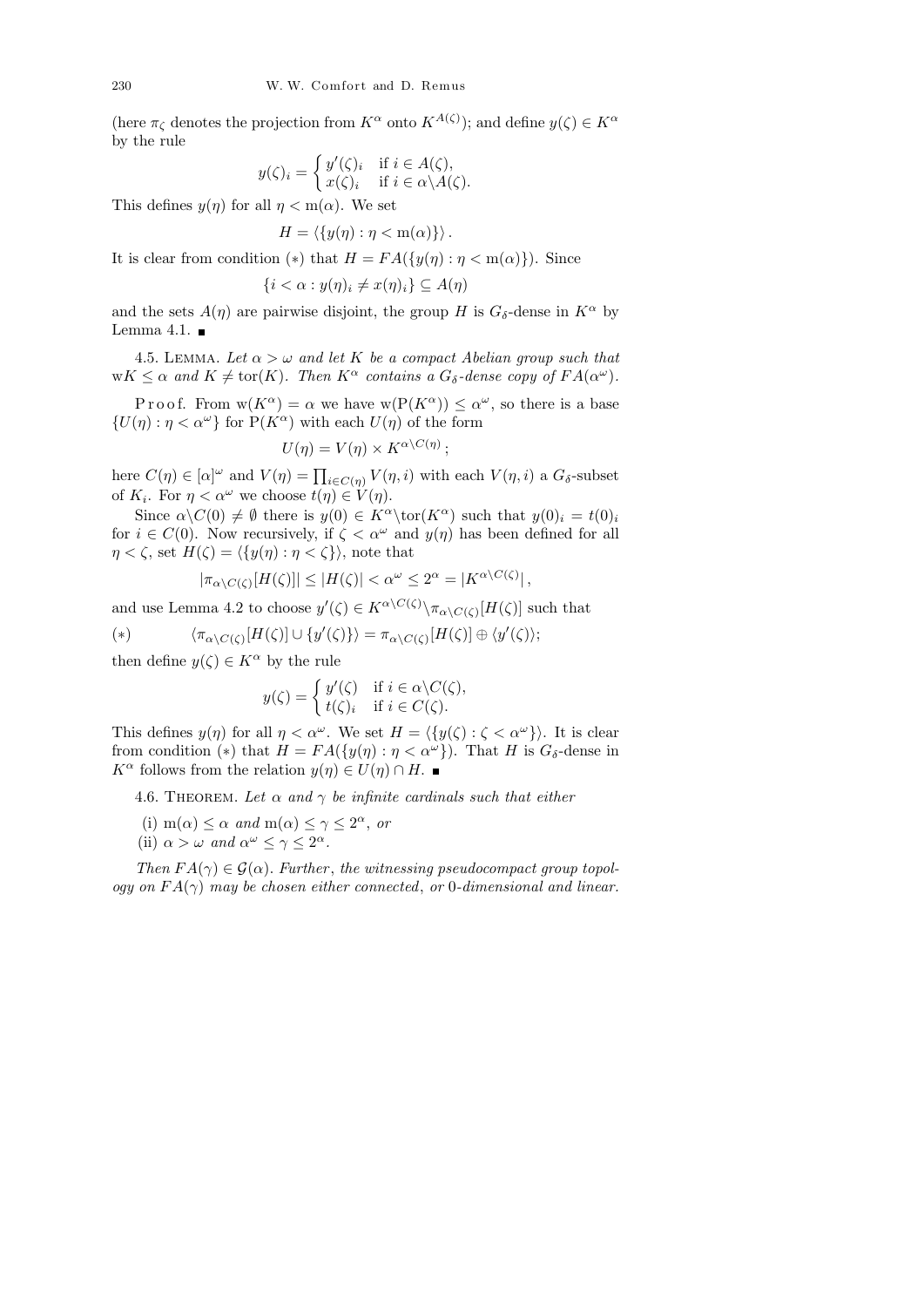P r o o f. For the "connected" conclusion take  $K = \mathbb{T}$  or  $K = \Sigma_a$  in what

follows; for the "0-dimensional and linear" conclusion take  $K = \Delta_p$ . Using 4.4 and  $\delta = m(\alpha)$  under hypothesis (i), and using 4.5 and  $\delta = \alpha^{\omega}$ under hypothesis (ii), there is a  $G_{\delta}$ -dense subgroup H of  $K^{\alpha}$  such that  $H \approx FA(\delta)$ . Since  $r_0(K^{\alpha}) = 2^{\alpha}$ , by Corollary 4.3 there is  $G \approx FA(\gamma)$  such that  $H \subseteq G \subseteq K^{\alpha}$ . Clearly G itself is  $G_{\delta}$ -dense in  $K^{\alpha}$ , hence pseudocompact by 1.3; and  $wG = \alpha$  by 1.2.

When  $K = \mathbb{T}$  or  $K = \Sigma_{\mathbf{a}}$  the group  $K^{\alpha}$  is connected. When  $K = \Delta_p$ the group  $K^{\alpha}$  is 0-dimensional and linear. Since  $K^{\alpha} = \beta G$  by 1.3, the corresponding properties are inherited from  $K^{\alpha}$  by G.

In our abstract [CRe2], the hypothesis  $\alpha > \omega$  was inadvertently omitted ( $[CR2]$  Theorem 3(ii)). Concerning the necessity of this hypothesis see 4.9 below.

4.7. Remark. A topological space X is said to be *locally connected* if X has a base of connected, open sets. It is known [Ban], [HI], [Wu] that a Tikhonov space X is locally connected and pseudocompact if and only if  $\beta X$ is locally connected. Since  $\mathbb{T}^{\alpha}$  is locally connected and  $\mathcal{L}_{\mathbf{a}}^{\alpha}$  is not, it follows that some of the connected pseudocompact group topologies imposed on the groups  $FA(\gamma)$  in Theorem 4.6 are locally connected and others are not. At the other extreme it is easy to see that every (Tikhonov) space  $X$  such that  $\beta X$  is 0-dimensional is itself strongly 0-dimensional in the sense that disjoint zero-sets of X are separated by a partition (cf.  $[GJ](16.17)$ )—that is, the Cech–Lebesgue dimension function dim satisfies dim  $X = 0$ . Thus of necessity the witnessing 0-dimensional topologies afforded by Theorem 4.6 on the groups  $FA(\gamma)$  are strongly 0-dimensional. In this connection, the referee has contributed the following remark. "There is even more necessity for the strong zero-dimensionality of the topologies under consideration: if  $G$  is a zero-dimensional pseudocompact group then  $e$  has a local base of clopen sets and hence so does every point of  $\beta G$ ; it follows that  $\beta G$  is zero-dimensional and that G is strongly zero-dimensional."

4.8. COROLLARY. Let  $\alpha$  and  $\gamma$  be infinite cardinals.

(a) If  $\alpha^{\omega} \leq \gamma \leq 2^{2^{(\alpha^{\omega})}},$  then  $FA(\gamma) \in \mathcal{G}(2^{(\alpha^{\omega})}).$ 

(b) If  $2^{\alpha} \leq \gamma \leq 2^{2^{2^{\alpha}}}$ , then  $FA(\gamma) \in \mathcal{G}(2^{2^{\alpha}})$ .

Proof. From 1.5(a) and 4.6.  $\blacksquare$ 

4.9. DISCUSSION. We showed in Theorem 3.3 that the condition  $m(\alpha) \leq$  $\gamma \leq 2^{\alpha}$  is equivalent to the condition  $\bigoplus_{\gamma} \mathbb{Q} \in \mathcal{G}(\alpha)$ . One's initial speculation that the condition  $FA(\gamma) \in \mathcal{G}(\alpha)$  may also be equivalent to these is thwarted in the particular case  $\alpha = \omega$ ,  $\gamma = \mathbf{c}$  by the concatenation of these two facts: (1) Every pseudocompact metrizable space is compact (cf. [GJ](3D.2)); and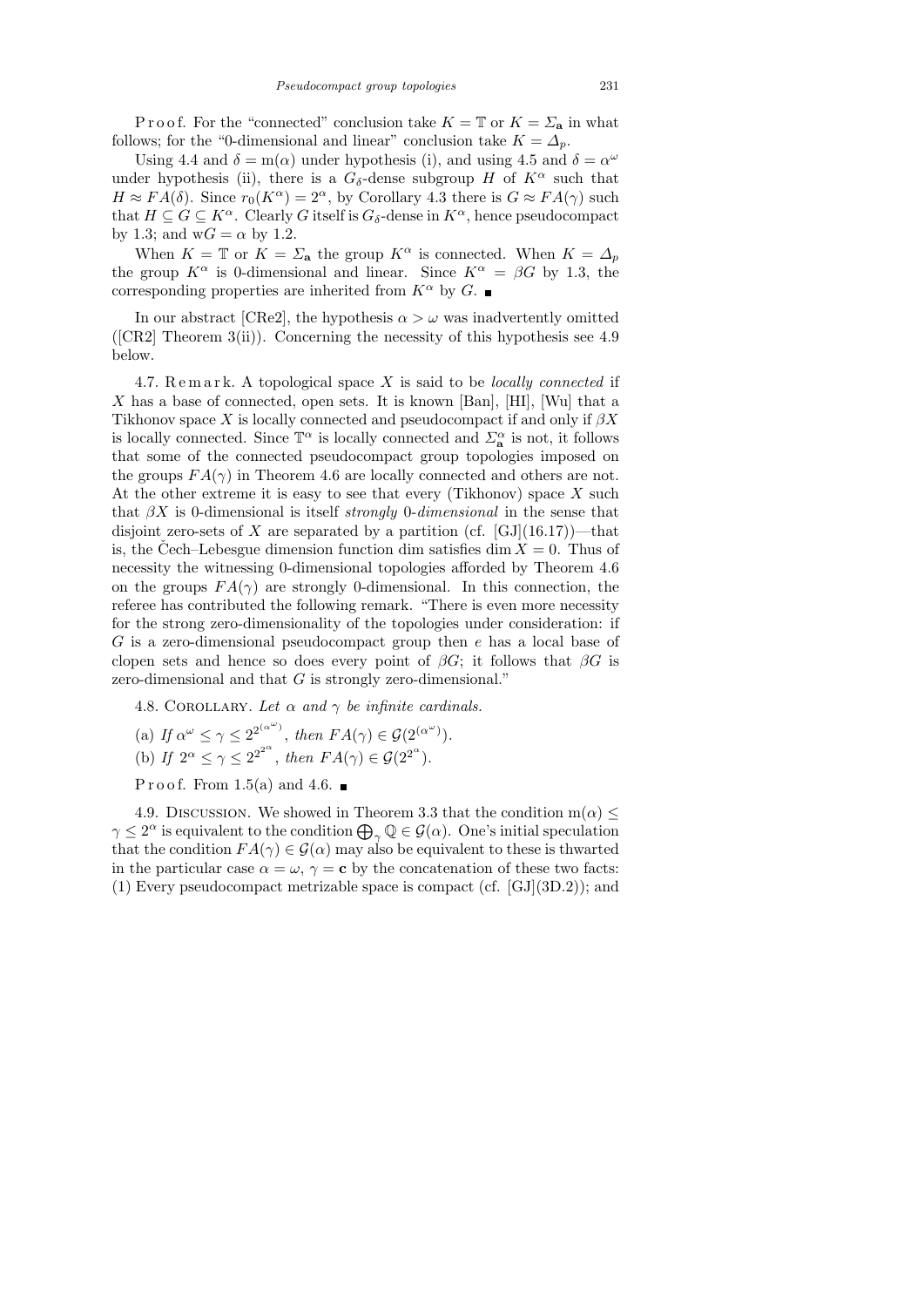(2) every locally compact group topology on a group of the form  $FA(\gamma)$  is discrete (see [D]). Thus  $FA(c) \notin \mathcal{G}(\omega)$ , while  $\bigoplus_{c} \mathbb{Q} \in \mathcal{G}(\omega)$ . (This example shows that the implication (iii) $\Rightarrow$ (iv) of Theorem 6.2 of [DS] fails when  $\tau = \mathbf{c}, \sigma = \omega$ .) We have been unable to find other pairs  $\langle \alpha, \gamma \rangle$  of cardinals for which the implication  $m(\alpha) \leq \gamma \leq 2^{\alpha} \Rightarrow FA(\gamma) \in G(\alpha)$  fails, so the following question is open in ZFC.

4.10. QUESTION. If some group G with  $|G| = \gamma$  admits a pseudocompact group topology T with  $w(G, T) = \alpha > \omega$ , must  $FA(\gamma)$  admit such a topology? ■

In case  $(M)$  is assumed, we give a positive answer to Question 4.10 in 4.13 below.

4.11. Lemma. Let B be a maximal independent subset of an infinite Abelian group  $G$ , and let  $D$  be a divisible hull for  $G$ . Then  $D$  is a divisible hull for the subgroup  $\langle B \rangle$  generated by B in G.

P r o o f. If E is divisible with  $\langle B \rangle \subseteq E \subseteq D$  and  $E \neq D$ , then since every divisible group is a direct summand there is a non-degenerate subgroup  $F$ of G such that  $D = E \oplus F$ . But every non-degenerate subgroup of D has non-trivial intersection with G (cf. [Fu](24.3)), and with  $0 \neq x \in F \cap G$  it is clear that  $B \cup \{x\}$  is independent in G. ■

4.12. THEOREM. Let  $\alpha$  and  $\gamma$  be infinite cardinals and let G be an Abelian group such that  $|G| = \gamma \leq 2^{\alpha}$ . Suppose either

(i) m( $\alpha$ )  $\leq \alpha$  and m( $\alpha$ )  $\leq r_0(G)$ , or

(ii)  $\alpha > \omega$  and  $\alpha^{\omega} \leq r_0(G)$ .

Then  $G \in \mathcal{G}(\alpha)$ . Indeed, G admits a connected pseudocompact group topology of weight  $\alpha$  with respect to which  $\overline{G} = \mathbb{T}^{\alpha}$ .

Proof. Let B be a maximal independent subset of G and let  $T =$ tor( $\langle B \rangle$ ). We claim that  $\langle B \rangle$  embeds algebraically as a  $G_{\delta}$ -dense subgroup of  $\mathbb{T}^{\alpha}$ . Note first that the divisible hull D of T satisfies  $D \approx$  $\bigoplus_{p\in\mathbb{P}}\bigoplus_{r_p(G)}\mathbb{Z}(p^\infty)$  with  $r_p(G)\leq |G|=\gamma\leq 2^\alpha$ , so algebraically we have

$$
T \subseteq D \subseteq \bigoplus_{2^{\alpha}} \mathbb{Q} \oplus \bigoplus_{p \in \mathbb{P}} \bigoplus_{2^{\alpha}} \mathbb{Z}(p^{\infty}) \approx \mathbb{T}^{\alpha}.
$$

Now with T considered as a subgroup of  $\mathbb{T}^{\alpha}$  we have from (the proof of) 4.6 that there is  $F \subseteq \mathbb{T}^{\alpha}$  with  $F \approx FA(r_0(G))$  and  $F G_{\delta}$ -dense. From  $F \cap T = \{1\}$  we have  $F \oplus T \approx \langle B \rangle$ , so  $F \subseteq F \times T \approx \langle B \rangle \subseteq T^{\alpha}$  and the claim is proved.

Now let E be a divisible hull of  $\langle B \rangle$  in  $\mathbb{T}^{\alpha}$ , and let D be a divisible hull of G. Then D is a divisible hull for  $\langle B \rangle$  by Lemma 4.11, and according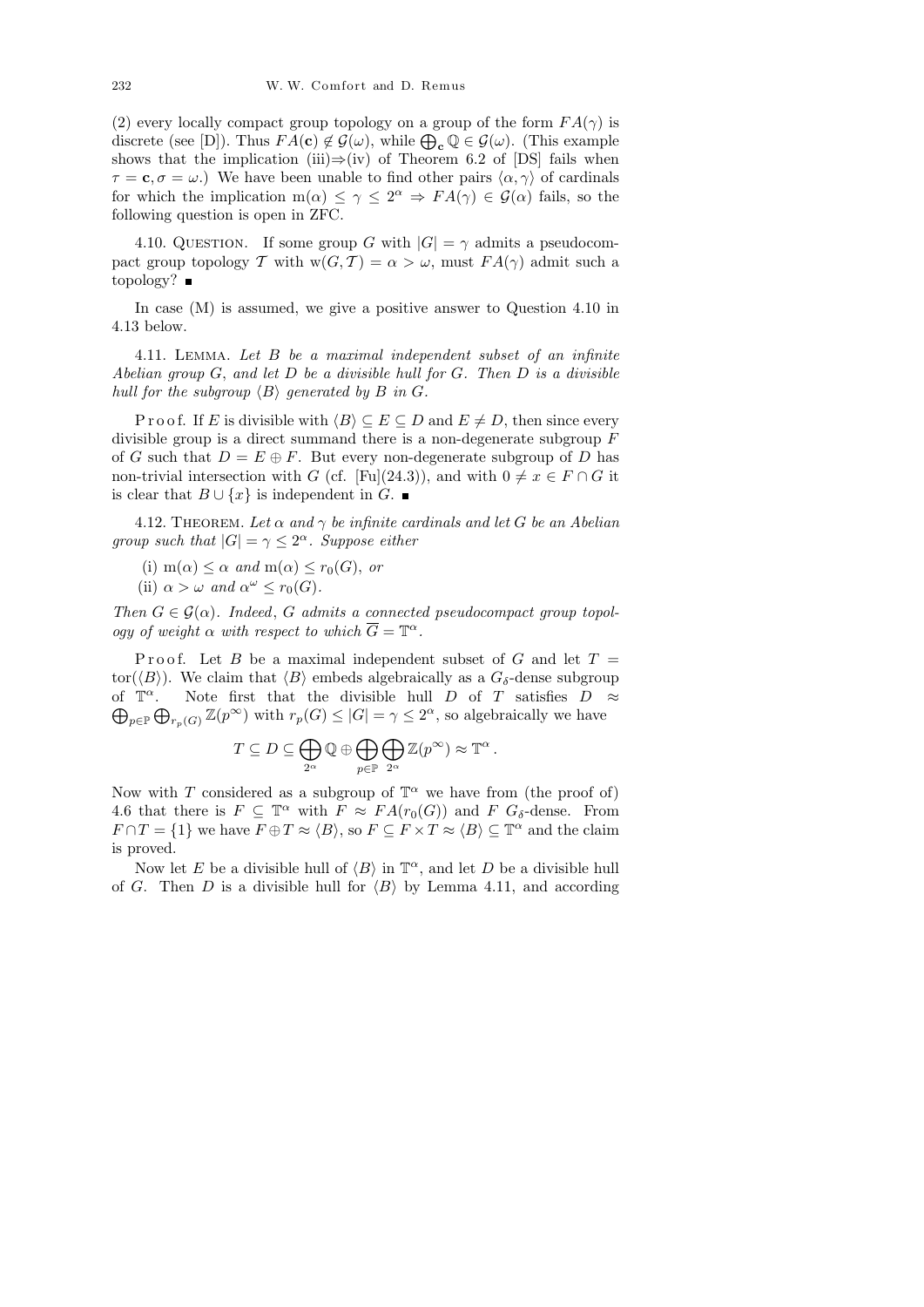to [Fu](24.4) there is an isomorphism  $\eta$  from D onto E leaving  $\langle B \rangle$  fixed pointwise. We have

$$
\langle B \rangle \subseteq \eta[G] \subseteq \eta[D] = E \subseteq \mathbb{T}^{\alpha}
$$

with  $\langle B \rangle$   $G_{\delta}$ -dense in  $\mathbb{T}^{\alpha}$ , so  $\eta[G]$  is (an isomorph of) G which is  $G_{\delta}$ -dense in  $\mathbb{T}^{\alpha}$ , as required.

The statements  $wG = \alpha$ , G is connected,  $\overline{G} = \mathbb{T}^{\alpha}$  follow as before from 1.2(c), 1.3, and the uniqueness of the Weil completion.  $\blacksquare$ 

For cardinal numbers  $\alpha$  of the form  $\alpha = 2^{\sigma}$ , Theorem 4.12 is closely related to Theorem 6.4 of [DS]. Indeed,

$$
m(\alpha) \le (\log \alpha)^{\omega} \le \sigma^{\omega} \le 2^{\sigma} = \alpha
$$

for such cardinals and the hypothesis  $r_0(G) \leq \alpha$  of [DS] is inessential.

We see next that if  $(M)$  is assumed then every Abelian group of full torsion-free rank can serve as a test space for the question whether  $\mathcal{G}(\alpha)$ contains a group of cardinality  $\gamma$ .

4.13. THEOREM. Assume (M), let  $\alpha$  and  $\gamma$  be infinite cardinals with  $\alpha > \omega$ , and let G be an Abelian group such that  $|G| = r_0(G) = \gamma$ . Then the following are equivalent.

- (i)  $m(\alpha) \leq \gamma \leq 2^{\alpha}$ ;
- (ii) G admits a connected, pseudocompact group topology of weight  $\alpha$ ; (iii)  $G \in \mathcal{G}(\alpha)$ .

P r o o f. That  $(ii) \Rightarrow (iii) \Rightarrow (i)$  is clear (without the hypothesis  $(M)$ ). Now assume (i). If  $m(\alpha) \leq \alpha$  then (ii) follows from 4.12(i). If  $\omega < \alpha < m(\alpha)$ then (M) gives  $\alpha^{\omega} \leq (m(\alpha))^{\omega} = m(\alpha) \leq \gamma \leq 2^{\alpha}$ , so 4.12(ii) gives (ii).

We show in 4.15 that the cardinality restriction on  $r_0(G)$  in Theorems 4.12 and 4.13 cannot be omitted, and in 4.16(b) we offer an algebraic characterization of those Abelian groups G with  $r_0(G) = (r_0(G))^{\omega}$  which admit a pseudocompact, connected group topology of pre-assigned weight.

We use the following simple lemma from [CvM](2.16).

4.14. Lemma. Every connected, totally bounded Abelian group G with  $|G| > 1$  satisfies  $r_0(G) \geq \mathbf{c}$ .

4.15. THEOREM. Let G be a connected, pseudocompact Abelian group with  $wG = \alpha \geq \omega$ . Then  $r_0(G) \geq m(\alpha)$ .

Proof. It is shown in  $[CvM](6.1)$ , taking a subgroup A of G which is maximal with respect to the property  $A \cap \text{tor}(G) = \{0\}$ , that there is  $F \subseteq G$ such that  $|F| \leq c$  and  $\langle A \cup F \rangle$  is  $G_{\delta}$ -dense in G. (This argument does not depend on the hypothesis  $|tor(G)| > c$  of  $[CvM](6.1)$ .) The maximality of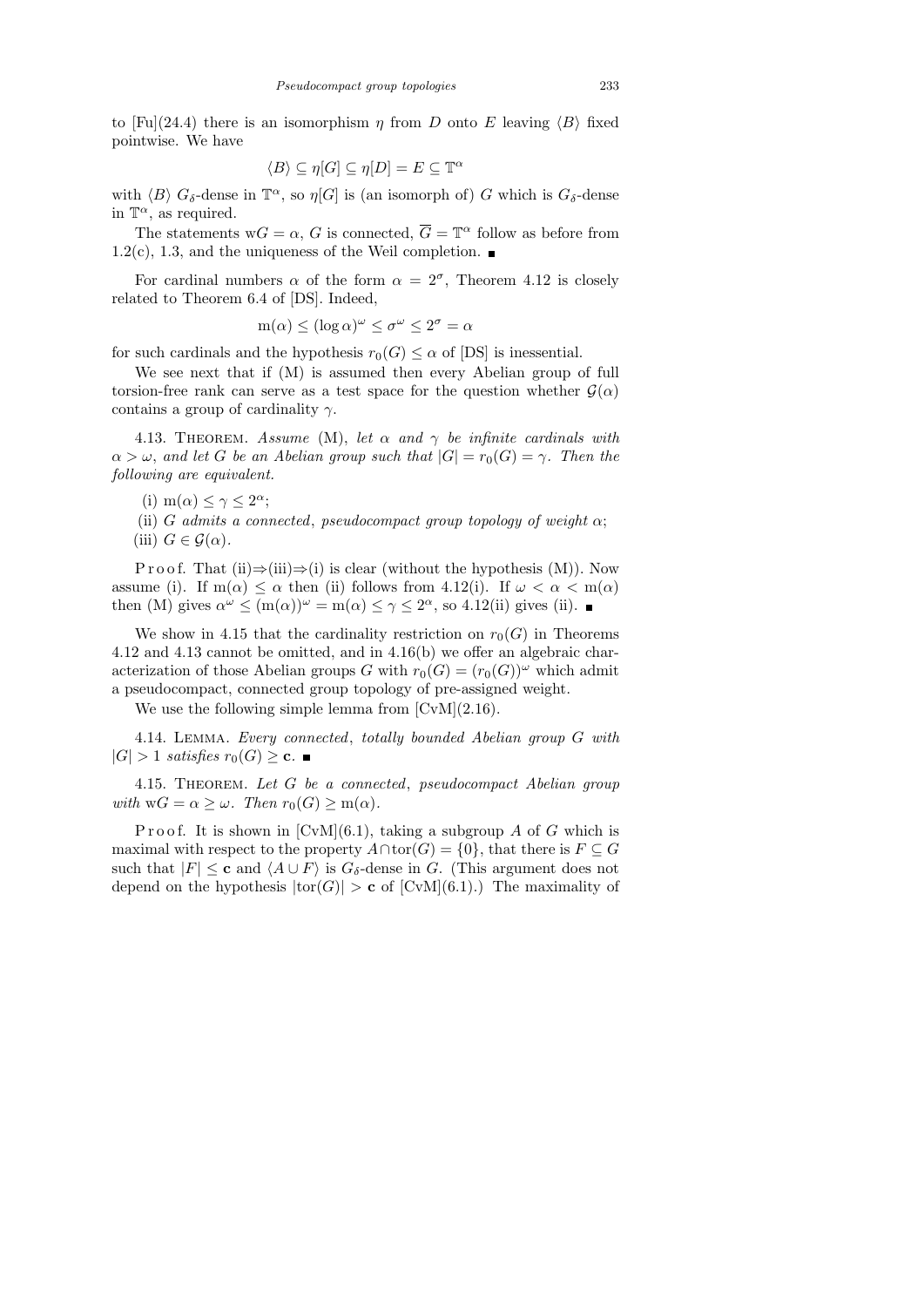A and 4.14 give  $r_0(A) = r_0(G) \ge c$  so from  $|F| \le c$  and 1.2(c) follows

 $r_0(G) = r_0(A) = |A| = |A \cup F| \ge d(P(G)) \ge d(P(\overline{G})) = m(\alpha)$ .

4.16. COROLLARY. Let  $\alpha$  and  $\gamma$  be infinite cardinals with  $\alpha > \omega$ , and let G be an infinite Abelian group such that  $|G| = \gamma$ .

(a) Assume (M). Then G admits a connected pseudocompact group topology with  $wG = \alpha$  if and only if  $r_0(G) \ge (\log \alpha)^{\omega}$  and  $\alpha \ge \log \gamma$ .

(b) If  $r_0(G) = (r_0(G))^{\omega}$ , then G admits a connected pseudocompact group topology with  $wG = \alpha$  if and only if  $r_0(G) \ge \log \alpha$  and  $\alpha \ge \log \gamma$ .

Proof. (a)  $(\Rightarrow)$  From 4.15 and (M) follows  $r_0(G) \ge m(\alpha) = (\log \alpha)^{\omega}$ .  $(\Leftarrow)$  If  $m(\alpha) \leq \alpha$ , use 4.12(i); if  $\omega < \alpha \leq m(\alpha)$  use

$$
r_0(G) \ge (\log \alpha)^{\omega} = m(\alpha) = (m(\alpha))^{\omega} \ge \alpha^{\omega}
$$

and then  $4.12(i)$ .

The proof of (b) is similar to that of (a).

4.17. Remarks. (a) It is not difficult to see, using  $[HR](25.33)$ , that when  $\alpha$ ,  $\gamma$  and G are given as in Theorem 4.12, the conclusion of 4.12 remains valid when T is replaced by any infinite, compact, connected Abelian group K with  $wK \leq \alpha$  for which  $r_p(K) > 0$  whenever  $r_p(G) > 0$ .

(b) Any non-divisible Abelian group of cardinality c constitutes a counterexample to the statements "if" of 4.16(a), (b) for the case  $\alpha = \omega$ : Every pseudocompact, metrizable group is compact, hence (if connected) is divisible.

(c) From 4.15 and 4.16 one derives the following characterization without difficulty.

THEOREM. Assume  $(M)$ . An infinite Abelian group G admits a connected, pseudocompact group topology if and only if  $r_0(G) \geq (\log \log |G|)^{\omega}$ .

(d) After this paper was completed we learned by a letter received from D. Dikranjan that he and D. Shakhmatov will answer Question 4.10 positively in a forthcoming paper. That same anticipated paper will contain also (in ZFC, with no additional set-theoretic assumptions) a characterization of those Abelian groups which admit a pseudocompact, connected group topology of pre-assigned weight.

5. Pseudocompact Abelian groups with small torsion-free rank. We shall see in §6 below that it is not unusual that an Abelian group of cardinality  $\gamma \geq c$  will admit the maximal number of pseudocompact topological group topologies—that is,  $2^{2^{\gamma}}$ -many. It is amusing that for certain divisible groups the estimate provided by Theorem 4.15 imposes a smaller upper bound on the number of pseudocompact group topologies. We show this in Theorem 5.2 below.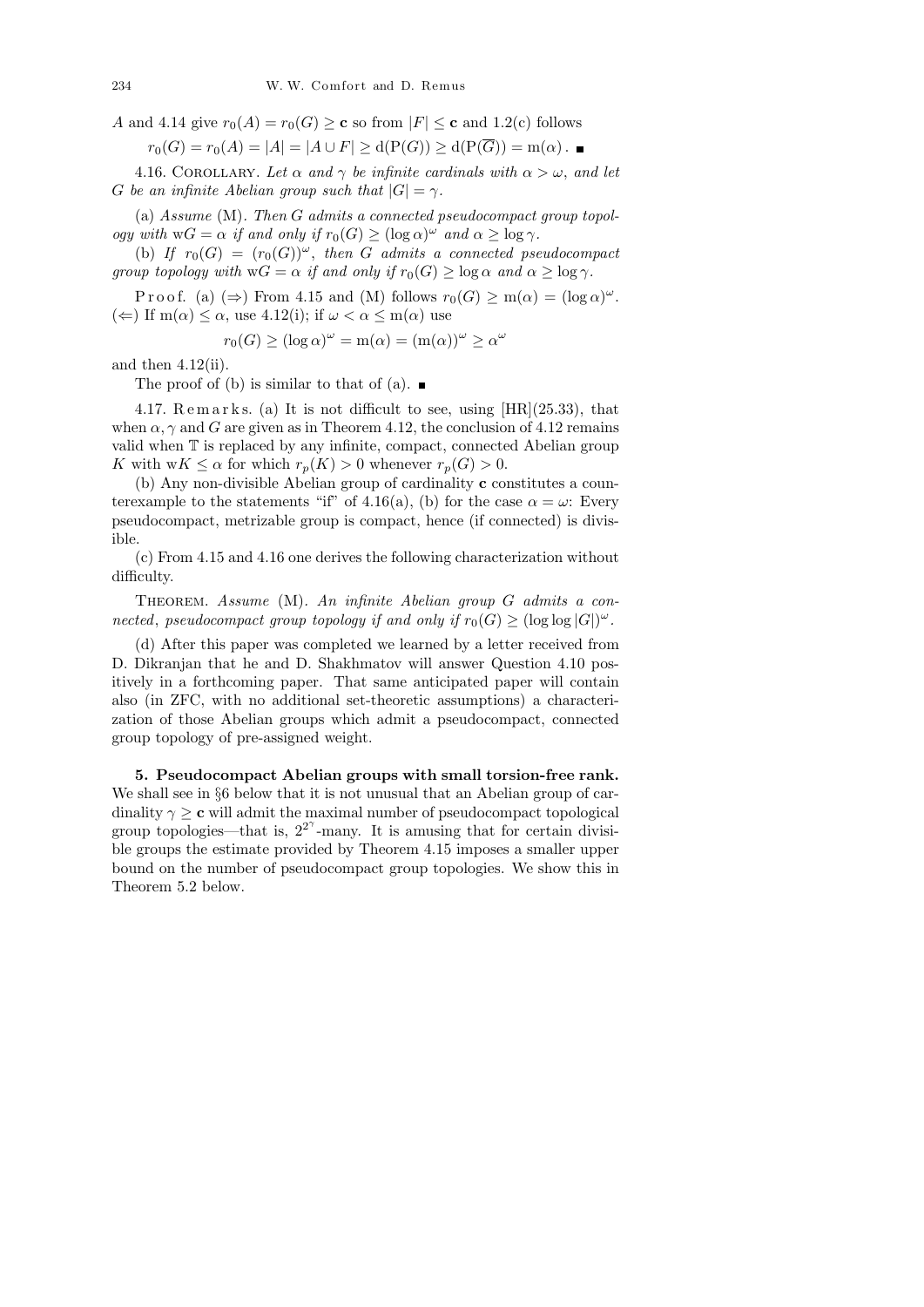In this section and the next, given an Abelian group G with  $|G| = \gamma$  we reserve the symbol  $\mathbb H$  to denote the group  $\mathbb H = \text{Hom}(G, \mathbb T)$ . For an Abelian group  $N$  we write

$$
\mathcal{S}(N) = \{A : A \text{ is a subgroup of } N\}
$$

and for  $N = \mathbb{H} = \text{Hom}(G, \mathbb{T})$  we write

 $\mathcal{S}^*(\mathbb{H}) = \{A \in \mathcal{S}(\mathbb{H}) : A \text{ separates points of } G\}.$ 

For  $A \in \mathcal{S}^*(\mathbb{H})$  we denote by  $\mathcal{T}_A$  the (Hausdorff) topology induced on G by A.

The following facts will be useful. See  $[Fu](47.5)$  or  $[HR](24.47)$  for  $(a)$ ,  $[BCR](4.3)$  for (b), and  $[CRos1](1.3)$  for (c) and (d).

5.1. THEOREM. Let G be an Abelian group with  $|G| = \gamma \geq \omega$ . Then

(a)  $|\mathbb{H}| = 2^{\gamma};$ 

(b) if  $A \in \mathcal{S}^*(\mathbb{H})$  then  $w(G, \mathcal{T}_A) = |A|$ ;

(c) every totally bounded topological group topology  $\mathcal T$  on  $G$  has the form  $\mathcal{T} = \mathcal{T}_A$  for (suitable)  $A \in \mathcal{S}^*(\mathbb{H})$ ; and

(d) if  $A \in \mathcal{S}^*(\mathbb{H})$  and  $B \in \mathcal{S}^*(\mathbb{H})$  with  $A \neq B$ , then  $\mathcal{T}_A \neq \mathcal{T}_B$ .

5.2. THEOREM. Let G be an infinite divisible Abelian group with  $|G| = \gamma$ . Then

(a) the number of pseudocompact group topologies on G does not exceed  $(2^{\gamma})^{2^{r_0(G)}}$ ; and

(b) if  $2^{r_0(G)} \leq \gamma$  then G admits at most  $2^{\gamma}$ -many pseudocompact group topologies.

P r o o f. (a) Let P be the set of pseudocompact group topologies for  $G$ , and set

$$
X = \{ A \in \mathcal{S}(\mathbb{H}) : |A| \leq 2^{r_0(G)} \}.
$$

According to 5.1 for every  $\mathcal{T} \in \mathcal{P}$  there is (a unique)  $A \in \mathcal{S}^*(\mathbb{H})$  such that  $\mathcal{T} = \mathcal{T}_A$ ; further, from 3.2(e) and Theorem 4.15 we have  $A \in X$ . Thus the map  $\mathcal{T} = \mathcal{T}_A \to A$  is one-to-one from  $\mathcal P$  into X, and we have  $|\mathcal{P}| \leq |X| \leq (2^{\gamma})^{2^{r_0(G)}},$  as required.

(b) is immediate from (a) and the relation  $(2^{\gamma})^{\gamma} = 2^{\gamma}$ .

5.3. Discussion. By way of illustration of the content of Theorem 5.2,  $\sum_{p\in\mathbb{P}} r_p(G)$ ; then  $\gamma = \gamma_0 + \gamma_1$ . let G be a divisible Abelian group with  $|G| = \gamma \ge c$  and set  $\gamma_0 = r_0(G), \gamma_1 =$ 

(1) If  $\gamma_0 < c$  then (from 4.14) the group G supports no pseudocompact group topology.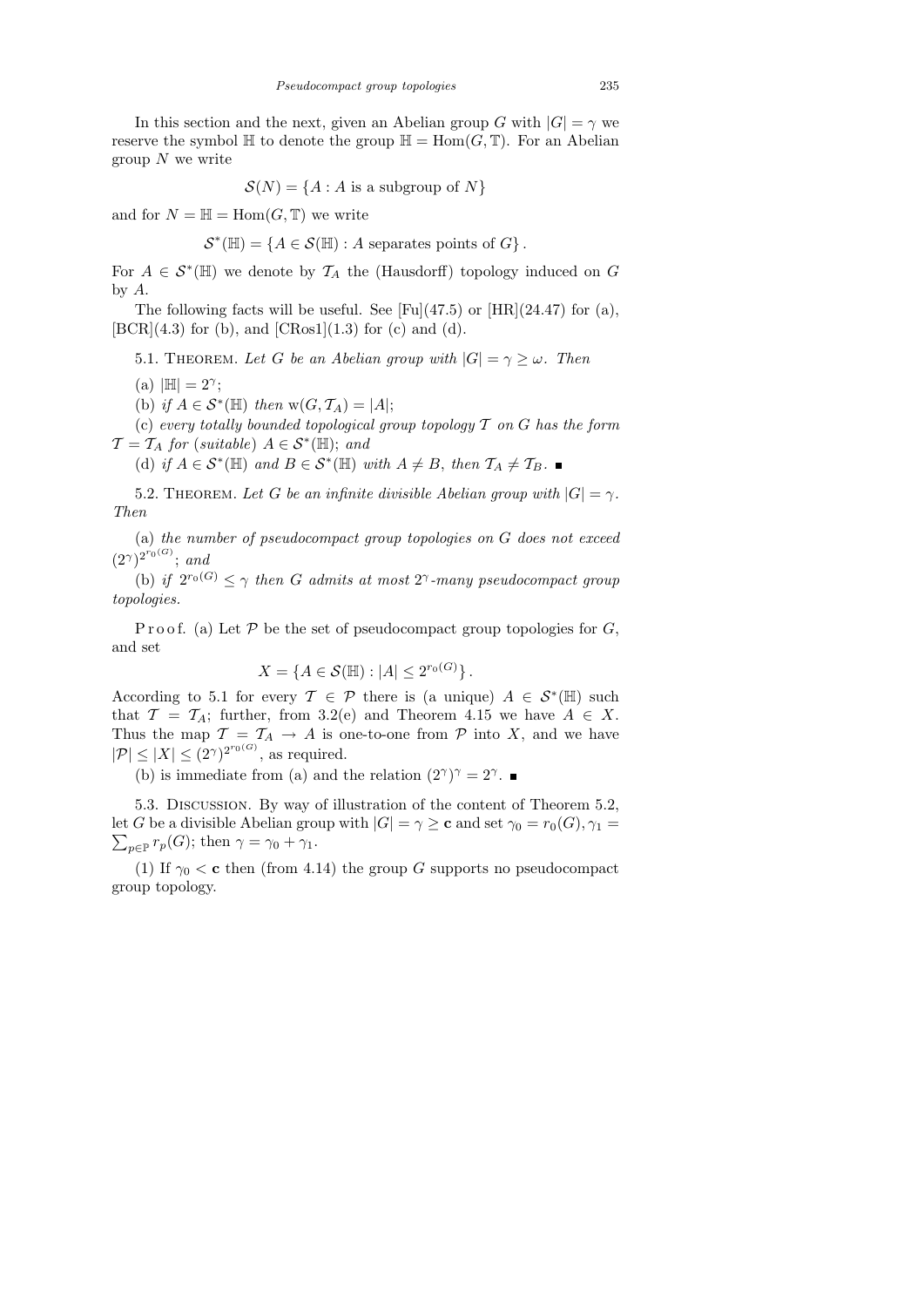(2) If  $c \leq \gamma_0$  and  $2^{2\gamma_0} < \gamma_1$  then G supports no pseudocompact group topology (for the weight  $\alpha$  of such a topology must satisfy  $\alpha \leq 2^{\gamma_0}$  and  $\gamma_1 \leq \gamma_0 + \gamma_1 \leq 2^{\alpha} \leq 2^{2^{\gamma_0}}$ ).

(3) If  $c \leq \gamma_0$  and  $2^{\gamma_0} \leq \gamma_1 \leq 2^{2^{\gamma_0}}$ , then G admits a pseudocompact group topology of weight  $\alpha = 2^{\gamma_0}$  (for  $m(\alpha) \le (\gamma_0)^{\omega} \le 2^{\gamma_0} = \alpha \le \gamma_1 = \gamma \le 2^{\alpha}$ and 4.12(i) applies), and G admits at most  $2^{\gamma_1} = 2^{\gamma}$ -many pseudocompact group topologies by 5.2(b).

(4) If  $c \leq \gamma_0$  and  $\gamma_1 < 2^{\gamma_0}$ , no general statement is available. Taking  $\gamma_1 = 0$ , for example, so that  $\gamma = \gamma_0$ , we see from 3.5 that the condition  $G \in \mathcal{G}(\alpha)$  for some  $\alpha$  is equivalent to the condition m(log  $\gamma$ )  $\leq \gamma$ . This holds for many  $\gamma$ , as we have seen, but according to Theorem 3.1(a) it fails for  $\gamma \in$  SLC with  $cf(\gamma) = \omega$ .

6. Chains and anti-chains. Of course, a set of infinite cardinality  $\gamma$ admits at most  $2^{2^{\gamma}}$  topologies. We show that for many of the Abelian groups G considered in this paper (with  $|G| = \gamma$ ) this upper bound is achieved by a family of pseudocompact group topologies—and even, in suitable cases, by pseudocompact group topologies of pre-assigned weight.

In the interest of simplicity we restrict our attention here to groups of the form  $\bigoplus_{\gamma} \mathbb{Q}$  and  $FA(\gamma)$ . The interested reader will experience no difficulty using the results of §4 to achieve statements parallel to Theorem 6.2 for groups G with  $r_0(G)$  suitably constrained.

We say as usual that a collection C of sets is a *chain* if  $x, y \in \mathcal{C}$  implies  $x \subseteq y$  or  $y \subseteq x$ ; and A is an *anti-chain* if  $x, y \in A$  with  $x \neq y$  implies that x and y are not  $\subseteq$ -comparable.

The following lemma is well-known. For proofs of (b) and (c), and remarks on the impossibility (for some  $\kappa$ , in some models of ZFC) of replacing  $\kappa^+$  by  $2^{\kappa}$ , even when  $\kappa$  has the form  $\kappa = 2^{\lambda}$ , see [Bau] or [CRe1](§1). For (a) it is enough to consider  $\{\text{graph}(f) : f \in \kappa^{\kappa}\}\$ , an anti-chain of subsets of  $\kappa \times \kappa$ .

6.1. LEMMA. Let  $\kappa$  be an infinite cardinal. Then

(a) there is an anti-chain A of subsets of  $\kappa$  such that  $|\mathcal{A}| = 2^{\kappa}$  and each  $C \in \mathcal{A}$  satisfies  $|C| = \kappa$ ;

(b) there is a chain  $\mathcal B$  of subsets of  $\kappa$  such that  $|\mathcal B| = \kappa^+$  and each  $C \in \mathcal B$ satisfies  $|C| = \kappa$ ;

(c) if  $\kappa = 2^{\lambda}$  then there is a chain C of subsets of  $\kappa$  such that  $|\mathcal{C}| = 2^{(\lambda^+)}$ and each  $C \in \mathcal{C}$  satisfies  $|C| = \kappa$ .

In what follows we denote by  $\mathcal{P}(G,\kappa)$  the set of pseudocompact group topologies of weight  $\kappa$  on the group  $G$ .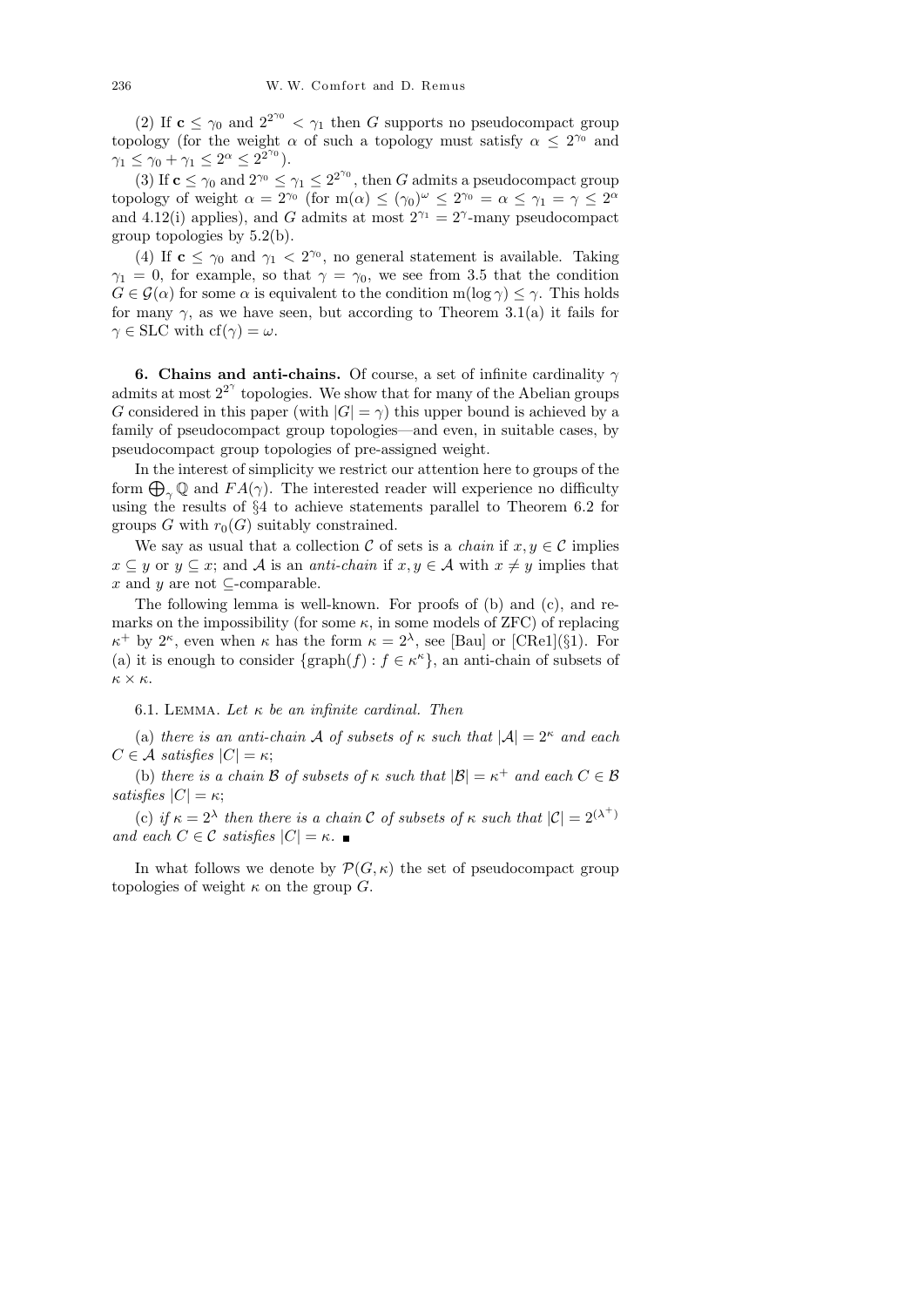6.2. THEOREM. Let  $\alpha$  and  $\gamma$  be cardinals such that either

(i)  $\alpha^{\omega} \leq \gamma < \kappa \leq 2^{(\alpha^{\omega})}$ , or

(ii)  $2^{\alpha} \leq \gamma < \kappa \leq 2^{2^{\alpha}},$ 

and let  $G = \bigoplus_{\gamma} \mathbb{Q}$  or  $G = FA(\gamma)$ . Then

(a) there is an anti-chain  $A \subseteq \mathcal{P}(G,\kappa)$  such that  $|A| = 2^{\kappa}$ ;

(b) there is a chain  $\mathcal{B} \subseteq \mathcal{P}(G,\kappa)$  such that  $|\mathcal{B}| = \kappa^+$ ;

(c) if  $\kappa = 2^{\lambda}$  (for example, with  $\lambda = \alpha^{\omega}$  in (i) and  $\lambda = 2^{\alpha}$  in (ii)), then there is a chain  $\mathcal{C} \subseteq \mathcal{P}(G,\kappa)$  such that  $|\mathcal{C}| = 2^{(\lambda^+)}$ ; and

(d)  $|\mathcal{P}(G,\kappa)| = 2^{\kappa}.$ 

P r o o f. We begin with  $(\le)$  in (d). According to 5.1 we have  $|\mathbb{H}| = 2^{\gamma}$ , and every  $\mathcal{T} \in \mathcal{P}(G, \kappa)$  satisfies  $\mathcal{T} = \mathcal{T}_A$  for some  $A \in \mathcal{S}^*(\mathbb{H})$  with  $|A| = \kappa$ . Now

$$
|\{A \subseteq \mathbb{H} : |A| = \kappa\}| = (2^{\gamma})^{\kappa} = 2^{\kappa},
$$

so the inequality  $(\le)$  of (d) is proved.

To prove  $(\geq)$  in (d), and (a) and (b) and (c), note first that

$$
m(\kappa) \le (\log \kappa)^{\omega} \le (\alpha^{\omega})^{\omega} = \alpha^{\omega} \le \gamma \le 2^{\kappa}
$$

in (i), and

$$
m(\kappa) \le (\log \kappa)^{\omega} \le (2^{\alpha})^{\omega} = 2^{\alpha} \le \gamma \le 2^{\kappa}
$$

in (ii), so by Theorem 3.3 in case  $G = \bigoplus_{\gamma} \mathbb{Q}$  and by Theorem 4.6(i) in case  $G = FA(\gamma)$  there is  $\mathcal{U} \in \mathcal{P}(G,\kappa)$ . Let  $\mathcal{U} = \mathcal{T}_X$  with  $X \in \mathcal{S}^*(\mathbb{H})$ , choose  $S \in \mathcal{S}^*(\mathbb{H})$  such that  $S \subseteq X$  and  $|S| \leq \gamma$ , and let  $\phi: X \to X/S = F$  be the natural homomorphism. From  $\gamma < \kappa = |X|$  it follows that  $|F| = \kappa$ ,  $\bigoplus_{i \leq \kappa} F_i$  with each  $|F_i| > 1$ . For  $Y \subseteq \kappa$  let so according to  $[Fu](16.1)$  the group F contains a subgroup of the form

$$
H(Y) = \phi^{-1}\Big(\bigoplus_{i\in Y} F_i\Big) = \Big\langle \Big(\bigcup_{i\in Y} \phi^{-1}(F_i)\Big) \cdot S \Big\rangle \in \mathcal{S}^*(\mathbb{H}).
$$

Let  $\mathcal{A}', \mathcal{B}'$  and  $\mathcal{C}'$  be families of subsets of  $\kappa$  as guaranteed by Lemma 6.1:  $|\mathcal{A}'| = 2^{\kappa}, |\mathcal{B}'| = \kappa^+,$  and if  $\kappa = 2^{\lambda}$  then  $|\mathcal{C}'| = 2^{(\lambda^+)}$ —and with  $|C| = \kappa$ for each element C of  $\mathcal{A}', \mathcal{B}', \mathcal{C}'$ . Finally, define

$$
\mathcal{A} = \{ \mathcal{T}_{H(C)} : C \in \mathcal{A}' \}, \quad \mathcal{B} = \{ \mathcal{T}_{H(C)} : C \in \mathcal{B}' \}, \quad \text{and}
$$

$$
\mathcal{C} = \{ \mathcal{T}_{H(C)} : C \in \mathcal{C}' \}.
$$

Clearly  $A$  is an anti-chain, and  $B$  and  $C$  are chains, of topological group topologies on G, with  $|\mathcal{A}| = 2^{\kappa}$ ,  $|\mathcal{B}| = \kappa^+$ , and  $|\mathcal{C}| = 2^{(\lambda^+)}$ . Each group  $H(C)$  satisfies

$$
|H(C)| = |C| \cdot |S| = \kappa \cdot \gamma = \kappa \,,
$$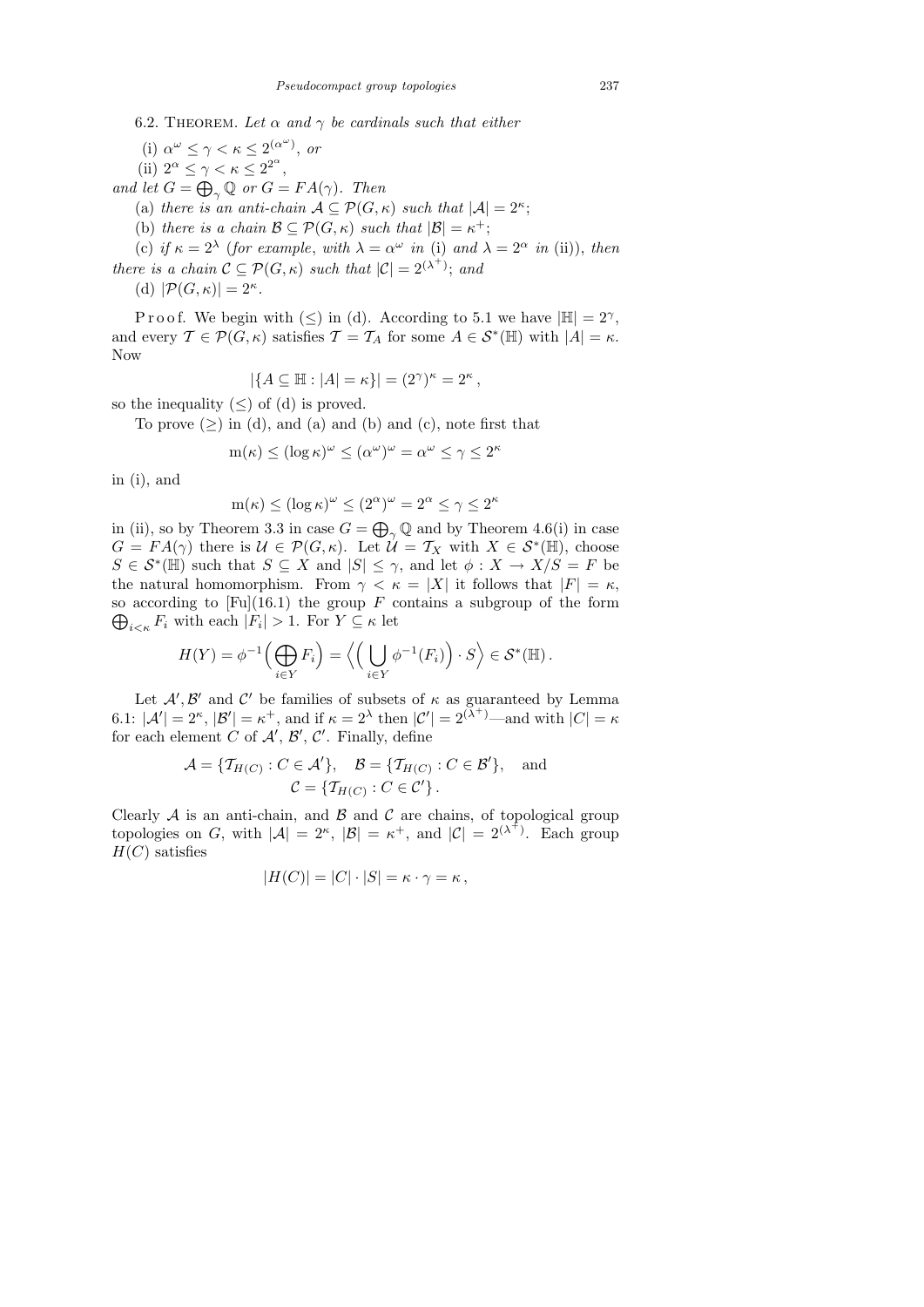so  $w(G, \mathcal{T}_{H(C)}) = \kappa$ . For each C we have  $H(C) \subseteq X$  and hence  $\mathcal{T}_{H(C)} \subseteq$  $\mathcal{T}_X = \mathcal{U}$ , so the identity function  $i: \langle G, \mathcal{U} \rangle \to \langle G, \mathcal{T}_{H(C)} \rangle$  is continuous and  $\mathcal{T}_{H(C)}$  is a pseudocompact group topology for G.

Two special cases of 6.2(d) are worth recording.

6.3. COROLLARY. Let  $\alpha$  be an infinite cardinal.

(a) If  $\alpha^{\omega} \leq \gamma < 2^{(\alpha^{\omega})}$ , then both  $\bigoplus_{\gamma} \mathbb{Q}$  and  $FA(\gamma)$  admit  $2^{2^{(\alpha^{\omega})}}$ -many pseudocompact group topologies of weight  $2^{(\alpha^{\omega})}$ .

(b) If  $2^{\alpha} \leq \gamma < 2^{2^{\alpha}}$ , then both  $\bigoplus_{\gamma} \mathbb{Q}$  and  $FA(\gamma)$  admit  $2^{2^{2^{\alpha}}}$ -many pseudocompact group topologies of weight  $2^{2^{\alpha}}$ .

6.4. Remark. It has been announced by M. G. Tkachenko [T1] (Theorem 3) that for every infinite cardinal  $\gamma$  with  $\gamma = \gamma^{\omega}$  the group  $FA(\gamma)$ admits a chain of pseudocompact group topologies of length  $2^{(\gamma^+)}$ ; see [T2] for a proof. This is a special case of 6.2(c) with  $\alpha = \gamma, \kappa = 2^{\gamma}$ .

7. A remark on countably compact group topologies. The problem of finding and counting countably compact group topologies appears more delicate than the pseudocompact considerations undertaken here. In one special case, however, the techniques we have developed give some information. In parallel with earlier notation we denote by  $\mathcal{CC}(\alpha)$  the class of all groups which admit a countably compact group topology of weight  $\alpha$ ; and, given a group G, we denote by  $\mathcal{CC}(G, \alpha)$  the set of countably compact group topologies of weight  $\alpha$  on  $G$ .

7.1. THEOREM. Let  $\alpha$  and  $\gamma$  be infinite cardinals such that  $\gamma = \gamma^{\omega}$  and  $\log \alpha \leq \gamma \leq 2^{\alpha}$ , and let  $G = \bigoplus_{\gamma} \mathbb{Z}(p)$  with  $p \in \mathbb{P}$ . Then G admits a countably compact group topology of weight  $\alpha$ . If in addition  $\gamma < \kappa \leq \alpha$ , then

(a) there is an anti-chain  $A \subseteq CC(G, \kappa)$  such that  $|A| = 2^{\kappa}$ ;

(b) there is a chain  $\mathcal{B} \subseteq CC(G, \kappa)$  such that  $|\mathcal{B}| = \kappa^+$ ;

(c) if  $\kappa = 2^{\lambda}$  then there is a chain  $\mathcal{C} \subseteq \mathcal{CC}(G, \kappa)$  such that  $|\mathcal{C}| = 2^{(\lambda^+)}$ ; and

(d)  $|\mathcal{CC}(G,\kappa)| = 2^{\kappa}.$ 

P r o o f. We have  $d((\mathbb{Z}(p))^{\alpha}) = \log \alpha \leq \gamma$  by Theorem 1.2(a). It is then easy, as noted in  $[vD](\S3)$ , to find a dense, countably compact subgroup G of  $(\mathbb{Z}(p))^{\alpha}$  such that  $|G| = \gamma$ . Since G is an elementary p-group we have  $G \approx \bigoplus_{\gamma} \mathbb{Z}(p)$ . We note from Theorems 5.1 and 1.2(c) that the (totally bounded) topology T inherited by G from  $(\mathbb{Z}(p))^{\alpha}$  has the form  $\mathcal{T} = \mathcal{T}_X$  for suitable  $X \in \mathcal{S}^*(\mathbb{H})$  with  $|X| = \alpha$ .

The proofs of (a)–(d) when  $\gamma < \kappa \leq \alpha$  is assumed now proceed much as in 6.2 above.  $\blacksquare$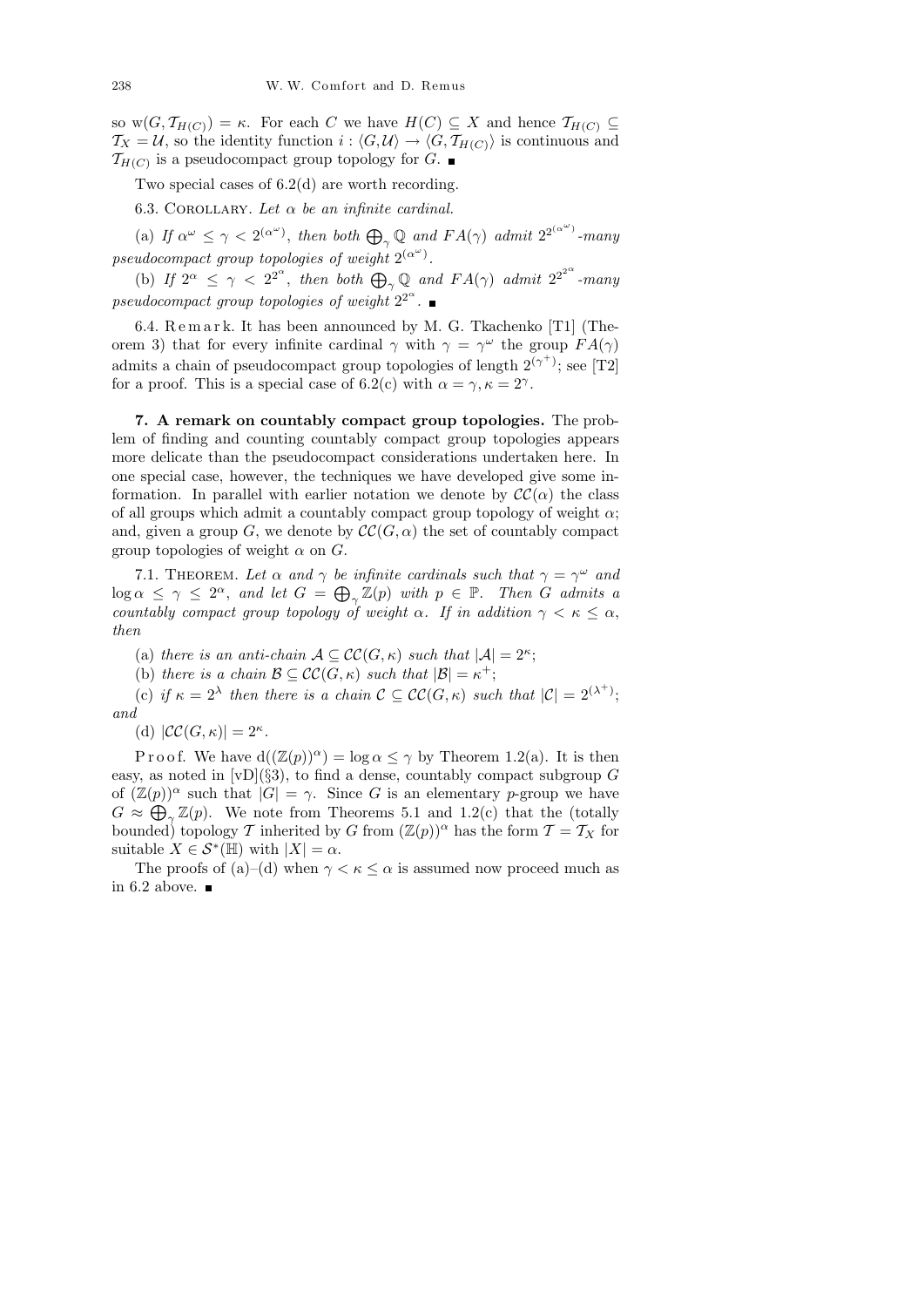## **References**

- [Ban] B. Ban as chewski, *Local connectedness of extension spaces*, Canad. J. Math. 8 (1956), 395–398.
- [Bau] J. E. Baumgartner, *Almost-disjoint sets, the dense set problem and the partition calculus*, Ann. Math. Logic 10 (1976), 401–439.
- [BCR] S. Berhanu, W. W. Comfort and J. D. Reid, *Counting subgroups and topological group topologies*, Pacific J. Math. 116 (1985), 217–241.
- [CEG] F. S. Cater, P. Erdős and F. Galvin, *On the density of*  $\lambda$ *-box products*, General Topology Appl. 9 (1978), 307–312.
	- [C] W. W. Comfort, *Topological groups*, in: Handbook of Set-Theoretic Topology, K. Kunen and J. Vaughan (eds.), North-Holland, Amsterdam 1984, 1143–1263.
- [CvM] W. W. Comfort and J. van Mill, *Concerning connected*, *pseudocompact Abelian groups*, Topology Appl. 33 (1989), 21–45.
- [CRe1] W. W. Comfort and D. Remus, *Long chains of Hausdorff topological group topologies*, J. Pure Appl. Algebra 70 (1991), 53–72.
- [CRe2] —, —, *Pseudocompact topological group topologies*, Abstracts Amer. Math. Soc. 12 (1991), p. 289 [= abstract  $\#91T-54-25$ ].
- [CRe3] —, —, *Pseudocompact topological group topologies on Abelian groups*, ibid. 12 (1991), p. 321 [= abstract  $\#91T-22-66$ ].
- [CRob] W. W. Comfort and L. C. Robertson, *Cardinality constraints for pseudocompact and for totally dense subgroups of compact topological groups*, Pacific J. Math. 119 (1985), 265–285.
- [CRos1] W. W. Comfort and K. A. Ross, *Topologies induced by groups of characters*, Fund. Math. 55 (1964), 283–291.
- [CRos2] —, —, *Pseudocompactness and uniform continuity in topological groups*, Pacific J. Math. 16 (1966), 483–496.
	- [DS] D. N. Dik ranjan and D. B. Shakhmatov, *Pseudocompact topologizations of groups*, Zb. Rad. (Niš) 4 (1990), 83-93.
	- [vD] E. K. v a n D o uw e n, *The weight of a pseudocompact* (*homogeneous*) *space whose cardinality has countable cofinality*, Proc. Amer. Math. Soc. 80 (1980), 678–682.
	- [D] R. M. D u dl e y, *Continuity of homomorphisms*, Duke Math. J. 28 (1961), 587– 594.
	- [Fu] L. Fuchs, *Infinite Abelian Groups*, Vol. I, Pure Appl. Math. 36, Academic Press, New York 1970.
	- [GJ] L. Gillman and M. Jerison, *Rings of Continuous Functions*, Graduate Texts in Math. 43, Springer, New York 1976.
	- [Hal] P. R. Halmos, *Comment on the real line*, Bull. Amer. Math. Soc. 50 (1944), 877–878.
	- [Haw] D. Hawley, *Compact group topologies for R*, Proc. Amer. Math. Soc. 30 (1971), 566–572.
	- [HI] M. Henriksen and J. R. Isbell, *Local connectedness in the Stone–Čech compactification*, Illinois J. Math. 1 (1957), 574–582.
	- [HR] E. Hewitt and K. A. Ross, *Abstract Harmonic Analysis*, Vol. I, Grundlehren Math. Wiss. 115, Springer, Berlin 1963.
	- [J] T. Jech, *Set Theory*, Academic Press, New York 1978.
	- [M1] M. Magidor, *On the singular cardinals problem I*, Israel J. Math. 28 (1977), 1–31.
	- [M2] —, *On the singular cardinals problem II*, Ann. of Math. 106 (1977), 517–547.